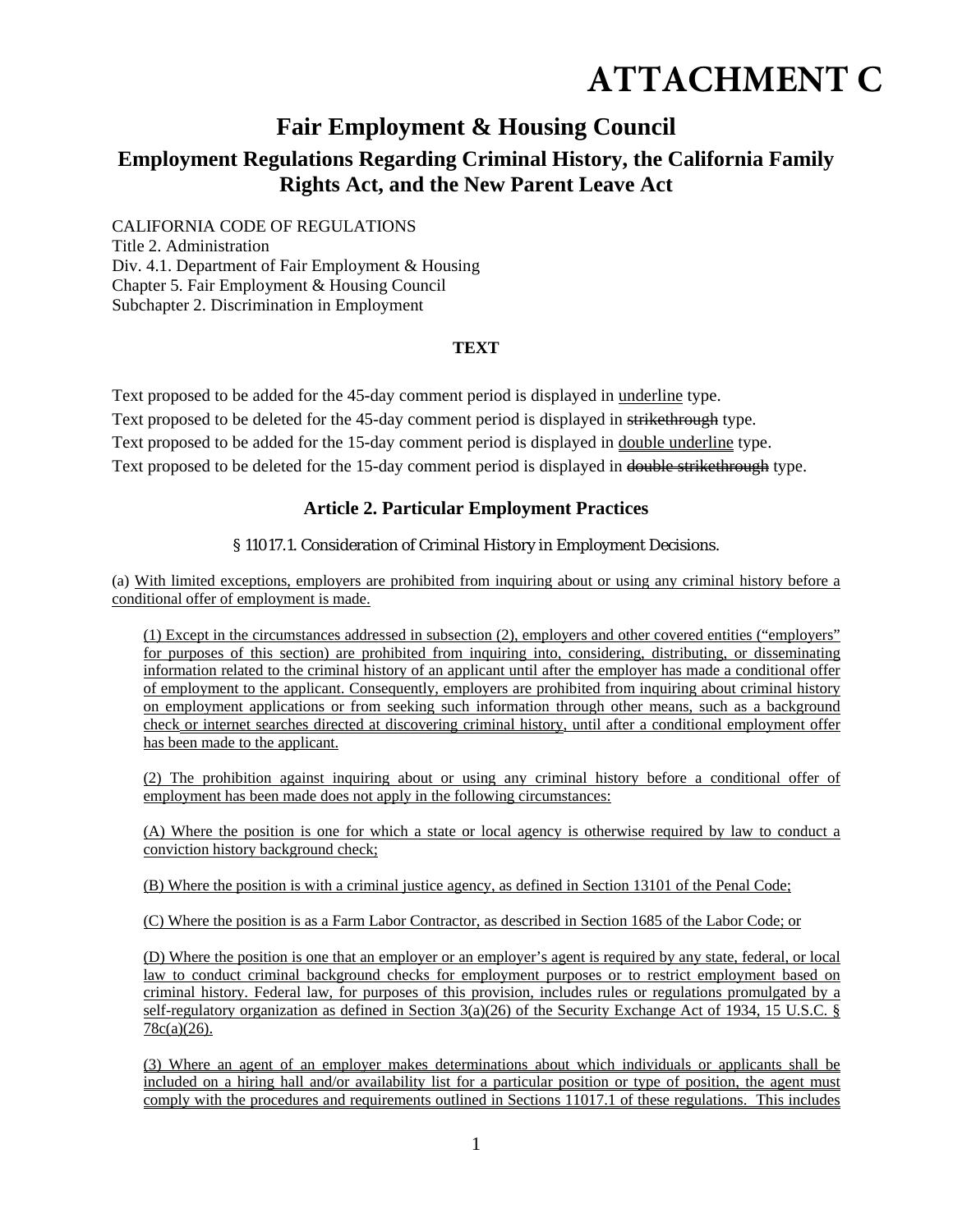but is not limited to the process of making a conditional offer of inclusion on the hiring hall and/or availability list before inquiring about or using any criminal history that may lawfully be considered given the position or type of position and conducting an individualized assessment before any decision to rescind a conditional offer based on criminal history is made. Consequently, agents that are making determinations about a hiring hall and/or availability list that is applicable to a broad range of different positions will be unlikely to meet the individualized assessment components of the requirements. When selecting individuals for hire from the hiring hall and/or availability list, an employer does not need to separately undergo the conditional offer process outlined in 11017.1(a)-(c) of these regulations, provided that the employer has not separately inquired about or considered criminal history information in the course of selecting applicants or individuals from the hiring and/or availability list.

(b) Consideration of Criminal History after a Conditional Offer of Employment Has Been Made. Employers in California are prohibited from considering, distributing, or disseminating information regarding the following types of criminal history both after a conditional offer has been made and in any other subsequent employment decisions such as decisions regarding promotion, training, discipline, lay-off, and termination:

Introduction. Employers and other covered entities ("employers" for purposes of this section) in California are explicitly prohibited under other state laws from utilizing certain enumerated criminal records and information (hereinafter "criminal history") in hiring, promotion, training, discipline, lay-off, termination, and other employment decisions as outlined in subsection (b) below. Employers are prohibited under the Act from utilizing other forms of criminal history in employment decisions if doing so would have an adverse impact on individuals on a basis enumerated in the Act that the employer cannot prove is job-related and consistent with business necessity or if the employee or applicant has demonstrated a less discriminatory alternative means of achieving the specific business necessity as effectively.

(b) Criminal History Information Employers Are Prohibited from Seeking or Considering, Irrespective of Adverse Impact. Except if otherwise specifically permitted by law, employers are prohibited from considering the following types of criminal history, or seeking such history from the employee, applicant or a third party, when making employment decisions such as hiring, promotion, training, discipline, lay off and termination:

(1) An arrest or detention that did not result in conviction (Labor Code section 432.7; Government Code section 12952);

(2) Referral to or participation in a pretrial or post-trial diversion program (Id.);

(3) A conviction that has been judicially dismissed or ordered sealed, expunged or statutorily eradicated pursuant to law (e.g., juvenile offense records sealed pursuant to Welfare and Institutions Code section 389 and Penal Code sections 851.7 or 1203.45) (Id.);

(4) An arrest, detention, processing, diversion, supervision, adjudication, or court disposition that occurred while a person was subject to the process and jurisdiction of juvenile court law (Id. Labor Code section 432.7); and

(5) A non-felony conviction for possession of marijuana that is two or more years old (Labor Code section 432.8).

(6) Employers may also be subject to local laws or city ordinances that provide additional limitations. For example, in addition to the criminal history outlined in subsection (c), San Francisco employers are prohibited from considering offenses other than a felony or misdemeanor, such as an infraction (other than driving record infractions if driving is more than a de minimis element of the job position); and convictions that are more than seven years old (unless the position being considered supervises minors, dependent adults, or persons 65 years or older) (Article 49, San Francisco Police Code). With limited exceptions, before rescinding a conditional offer of employment, Los Angeles private employers with ten or more employees are required to perform a written assessment that effectively links the specific aspects of an applicant's criminal history with risks inherent in the duties of the employment position and to provide the applicant with a copy of the written assessment in its notice regarding the preliminary decision to rescind the offer of employment. (Article 9,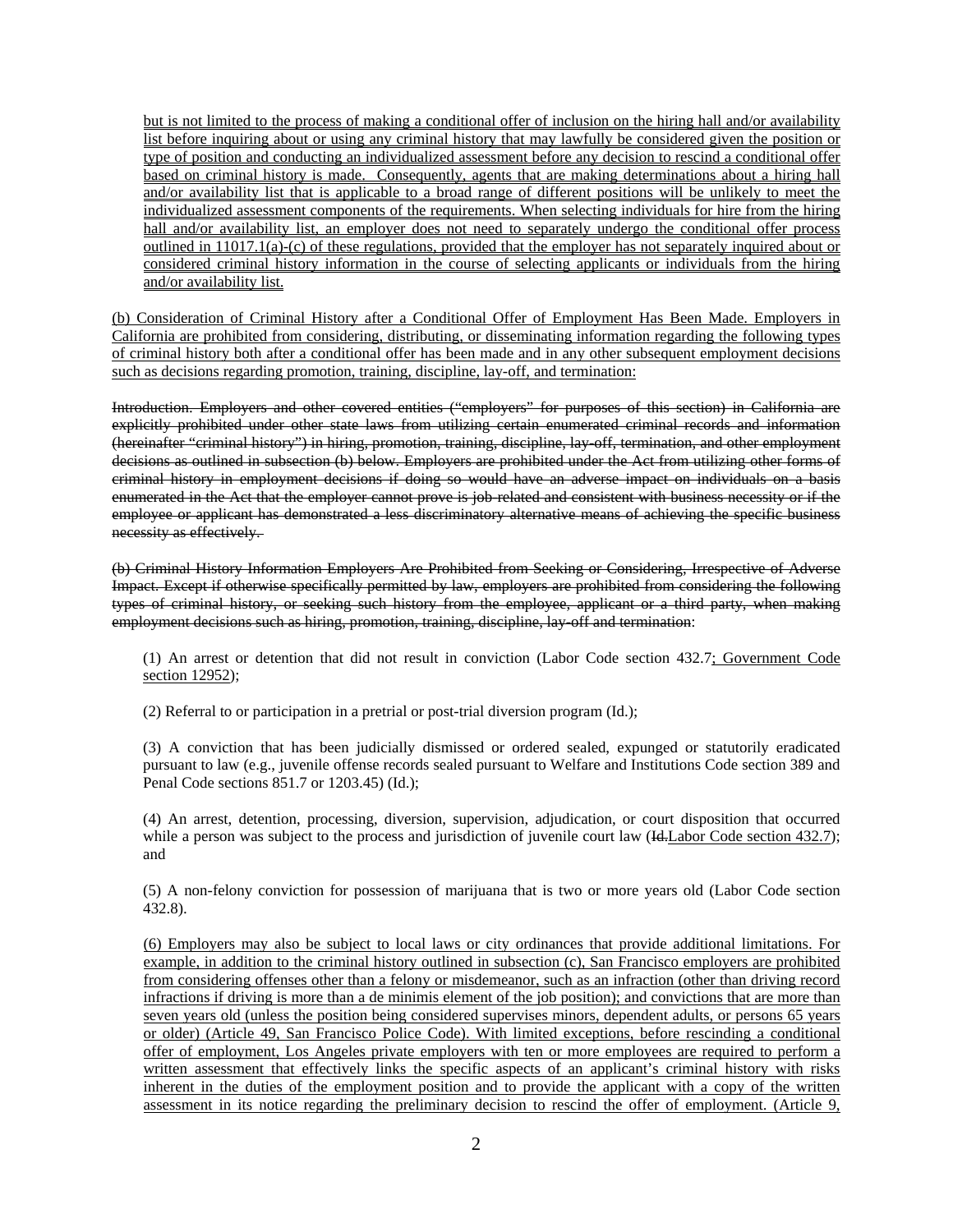Chapter 18, Los Angeles Municipal Code). Employers with 10 or more employees that contract with the City of Richmond are prohibited from inquiring into or considering any form of criminal history in their employment decisions unless they are otherwise required by a state or federal law to do so or the job position in question is deemed a "Sensitive Position." (Ord. No. 14-13, Richmond Municipal Code).

(7) Employers that obtain investigative consumer reports such as background checks are also subject to the requirements of the Fair Credit Reporting Act (15 U.S.C. § 1681 et seq.) and the California Investigative Consumer Reporting Agencies Act (Civil Code section 1786 et seq.).

(c) Requirements Where an Employer Intends to Deny an Applicant the Employment Conditionally Offered Because of the Applicant's Conviction History.

(1) If an employer intends to deny an applicant the employment position they were conditionally offered based solely or in part on the applicant's conviction history, the employer must first make an individualized assessment of whether the applicant's conviction history has a direct and adverse relationship with the specific duties of the job that justify denying the applicant the position. The standard for determining what constitutes a direct and adverse relationship that justifies denying the applicant the position is the same standard from subdivision (f) of this section that is used to determine whether the criminal conviction history is job-related and consistent with business necessity. The individualized assessment needs to include, at a minimum, consideration of the following factors:

(A) The nature and gravity of the offense or conduct;

(B) The time that has passed since the offense or conduct and/or completion of the sentence; and

(C) The nature of the job held or sought.

l

(2) If, after conducting an individualized assessment, the employer makes a preliminary decision that the applicant's conviction history disqualifies the applicant from the employment conditionally offered, the employer shall notify the applicant of the preliminary decision in writing. The written notice to the applicant may, but is not required to, justify or explain the employer's reasoning for making the decision. The notice to the applicant must include all of the following:

(A) Notice of the disqualifying conviction or convictions that are the basis for the preliminary decision to rescind the offer;

(B) A copy of the conviction history report utilized or relied on by the employer, if any; and

(C) An explanation of the applicant's right to respond to the notice before the preliminary decision rescinding the offer of employment becomes final and the deadline by which to respond (which can be no less than five business days from the date of receipt of the notice). If notice is transmitted through a format that does not provide a confirmation of receipt, such as a written notice mailed by an employer without tracking delivery enabled, the notice shall be deemed received five calendar days after the mailing is deposited for delivery for California addresses, ten calendar days after the mailing for addresses outside of California, and twenty calendar days after mailing for addresses outside of the United States. The explanation shall inform the applicant that the response may include submission of evidence challenging either the factual accuracy of the convictions themselves, and/or evidence of rehabilitation or mitigating circumstances, or both. The types of evidence that may demonstrate rehabilitation or mitigating circumstances may include, but is not limited to: the length and consistency of employment history before and after the offense or conduct; the facts or circumstances surrounding the offense or conduct; whether the individual is bonded under a federal, state or local bonding program; and rehabilitation efforts such as education or training. If, within five business days of receipt of the notice (or any later deadline set by the employer), the applicant notifies the employer in writing that the applicant disputes the factual accuracy of the conviction history being relied upon and that the applicant is taking specific steps to obtain evidence supporting the applicant's assertion, then the applicant shall be permitted no less than five additional business days to respond to the notice before the employer's decision to rescind the employment offer becomes final.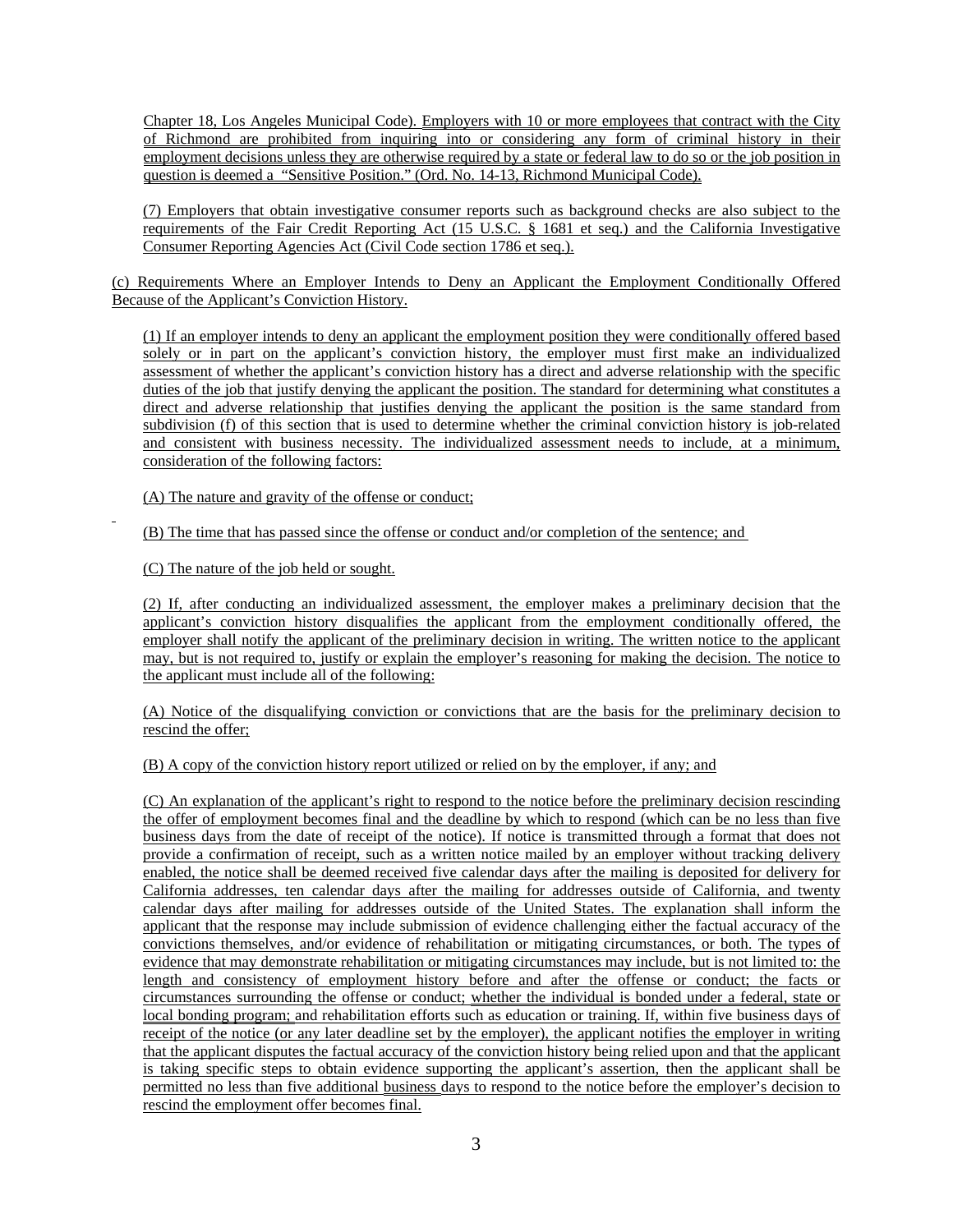(3) The employer shall consider any information submitted by the applicant before making a final decision regarding whether or not to rescind the conditional offer of employment. If the employer makes a final decision to rescind the conditional offer and deny an application based solely or in part on the applicant's conviction history, the employer shall notify the applicant in a writing that includes the following:

(A) The final denial or disqualification decision reached. The employer may also include, but is not required to include, the justification or an explanation of the employer's reasoning for reaching the decision that it did;

(B) Any procedure the employer has for the applicant to challenge the decision or request reconsideration; and

(C) The right to contest the decision by filing a complaint with the Department of Fair Employment and Housing.

(d) Disparate Treatment. As in other contexts, the Act prohibits employers from treating applicants or employees differently in the course of considering criminal conviction history, or any evidence of rehabilitation or mitigating circumstances, if the disparate treatment is substantially motivated by a basis enumerated in the Act.

(c) Additional Criminal History Limitations, Irrespective of Adverse Impact.

(1) State or local agency employers are prohibited from asking applicants for employment to disclose information concerning their conviction history, including on an employment application, until the employer has determined that the applicant meets the minimum employment qualifications as stated in the notice for the position (Labor Code section 432.9).

(2) Employers may also be subject to local laws or city ordinances that provide additional limitations. For example, in addition to the criminal history outlined in subsection (b), San Francisco employers are prohibited from considering a conviction or any other determination or adjudication in the juvenile justice system; offenses other than a felony or misdemeanor, such as an infraction (other than driving record infractions if driving is more than a de minimis element of the job position); and convictions that are more than seven years old (unless the position being considered supervises minors, dependent adults, or persons 65 years or older) (Article 49, San Francisco Police Code).

(3) Employers that obtain investigative consumer reports such as background checks are also subject to the requirements of the Fair Credit Reporting Act (15 U.S.C. § 1681 et seq.) and the California Investigative Consumer Reporting Agencies Act (Civil Code section 1786 et seq.).

(de) Consideration of Other Criminal Convictions and the Potential Adverse Impact. In addition to the types of criminal history addressed in subsection (b) that employers are explicitly prohibited from inquiring about or considering unless an exception applies, cConsideration of other forms of criminal convictions, not enumerated above, may have an adverse impact on individuals on a basis protected by the Act, including, but not limited to, gender, race, and national origin. An applicant or employee bears the burden of demonstrating that the policy of considering criminal convictions has an adverse impact on a basis enumerated in the Act. For purposes of such a determination, adverse impact is defined at Sections 11017 and 11010 and the *Uniform Guidelines on Employee Selection and Procedures* (29 C.F.R. 1607 (1978)) incorporated by reference in Section 11017(a) and (e). The applicant(s) or employee(s) bears the burden of proving an adverse impact. An adverse impact may be established through the use of conviction statistics or by offering any other evidence that establishes an adverse impact. State- or national-level statistics showing substantial disparities in the conviction records of one or more categories enumerated in the Act are presumptively sufficient to establish an adverse impact. This presumption may be rebutted by a showing that there is a reason to expect a markedly different result after accounting for any particularized circumstances such as the geographic area encompassed by the applicant or employee pool, the particular types of convictions being considered, or the particular job at issue.

(fe) Establishing "Job-Related and Consistent with Business Necessity."

 $\overline{a}$ 

(1) If the policy or practice of considering criminal convictions creates an adverse impact on applicants or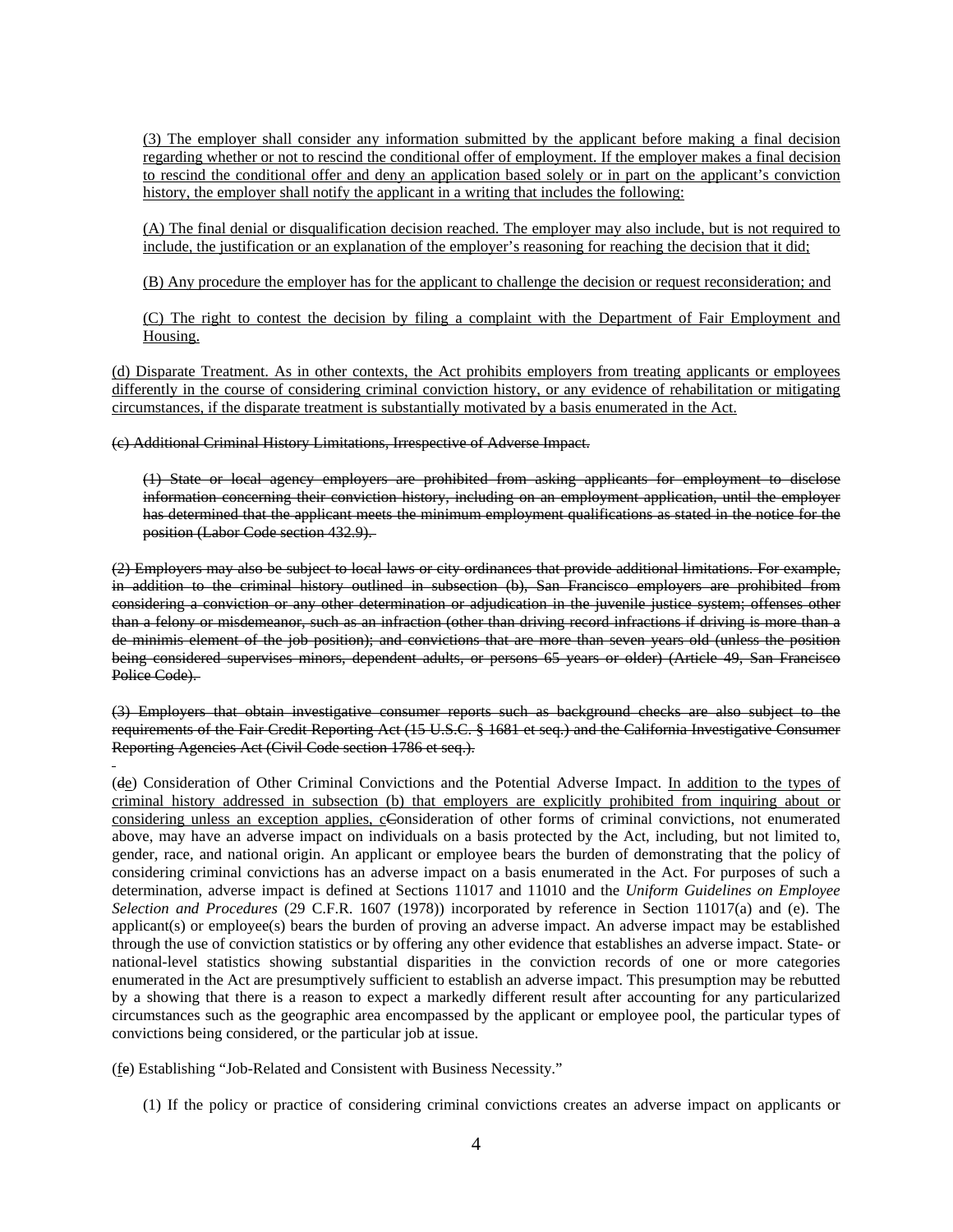employees on a basis enumerated in the Act, the burden shifts to the employer to establish that the policy is nonetheless justifiable because it is job-related and consistent with business necessity. The criminal conviction consideration policy or practice needs to bear a demonstrable relationship to successful performance on the job and in the workplace and measure the person's fitness for the specific position(s), not merely to evaluate the person in the abstract. In order to establish job-relatedness and business necessity, any employer must demonstrate that the policy or practice is appropriately tailored, taking into account at least the following factors:

- (A) The nature and gravity of the offense or conduct;
- (B) The time that has passed since the offense or conduct and/or completion of the sentence; and
- (C) The nature of the job held or sought.

(2) Demonstrating that a policy or practice of considering conviction history in employment decisions is appropriately tailored to the job for which it is used as an evaluation factor requires that an employer demonstrate the applicant's conviction history has a direct and adverse relationship with the specific duties of the job that justify denying the applicant the position either.

(A) Demonstrate that any "bright-line" conviction disqualification or consideration (that is, one that does not consider individualized circumstances) can properly distinguish between applicants or employees that do and do not pose an unacceptable level of risk and that the convictions being used to disqualify, or otherwise adversely impact the status of the employee or applicant, have a direct and specific negative bearing on the person's ability to perform the duties or responsibilities necessarily related to the employment position. Brightline conviction disqualification or consideration policies or practices that include conviction-related information that is seven or more years old are subject to a rebuttable presumption that they are not sufficiently tailored to meet the job-related and consistent with business necessity affirmative defense (except if justified by subsection (gf) below).; or

(3) (B) Conduct an individualized assessment of the circumstances and qualifications of the applicants or employees excluded by the conviction screen. An individualized assessment must involve notice to the adversely impacted employees or applicants (before any adverse action is taken) that they have been screened out because of a criminal conviction; a reasonable opportunity for the individuals to demonstrate that the exclusion should not be applied due to their particular circumstances; and consideration by the employer as to whether the additional information provided by the individuals or otherwise obtained by the employer warrants an exception to the exclusion and shows that the policy as applied to the employees or applicants is not jobrelated and consistent with business necessity.

(3) Regardless of whether an employer utilizes a bright line policy or conducts individualized assessments, bBefore an employer may take an adverse action such as declining to hire, discharging, laying off, or declining to promote an adversely impacted individual based on conviction history obtained by a source other than the applicant or employee (e.g. through a credit report or internally generated research), the employer must give the impacted individual notice of the disqualifying conviction and a reasonable opportunity to present evidence that the information is factually inaccurate. If the applicant or employee establishes that the record is factually inaccurate, then that record cannot be considered in the employment decision.

(gf) Compliance with Federal or State Laws, Regulations, or Licensing Requirements Permitting or Requiring Consideration of Criminal History. In some instances, employers are subject to federal or state laws or regulations that prohibit individuals with certain criminal records from holding particular positions or occupations or mandate a screening process employers are required or permitted to utilize before employing individuals in such positions or occupations (e.g., 21 U.S.C. § 830(e)(1)(G); Labor Code section 432.7). Examples include, but are not limited to, government agencies employing individuals as peace officers, employers employing individuals at health facilities where they will have regular access to patients, and employers employing individuals at health facilities or pharmacies where they will have access to medication or controlled substances. Some federal and state laws and regulations make criminal history a determining factor in eligibility for occupational licenses (e.g., 49 U.S.C. § 31310). Compliance with federal or state laws or regulations that mandate particular criminal history screening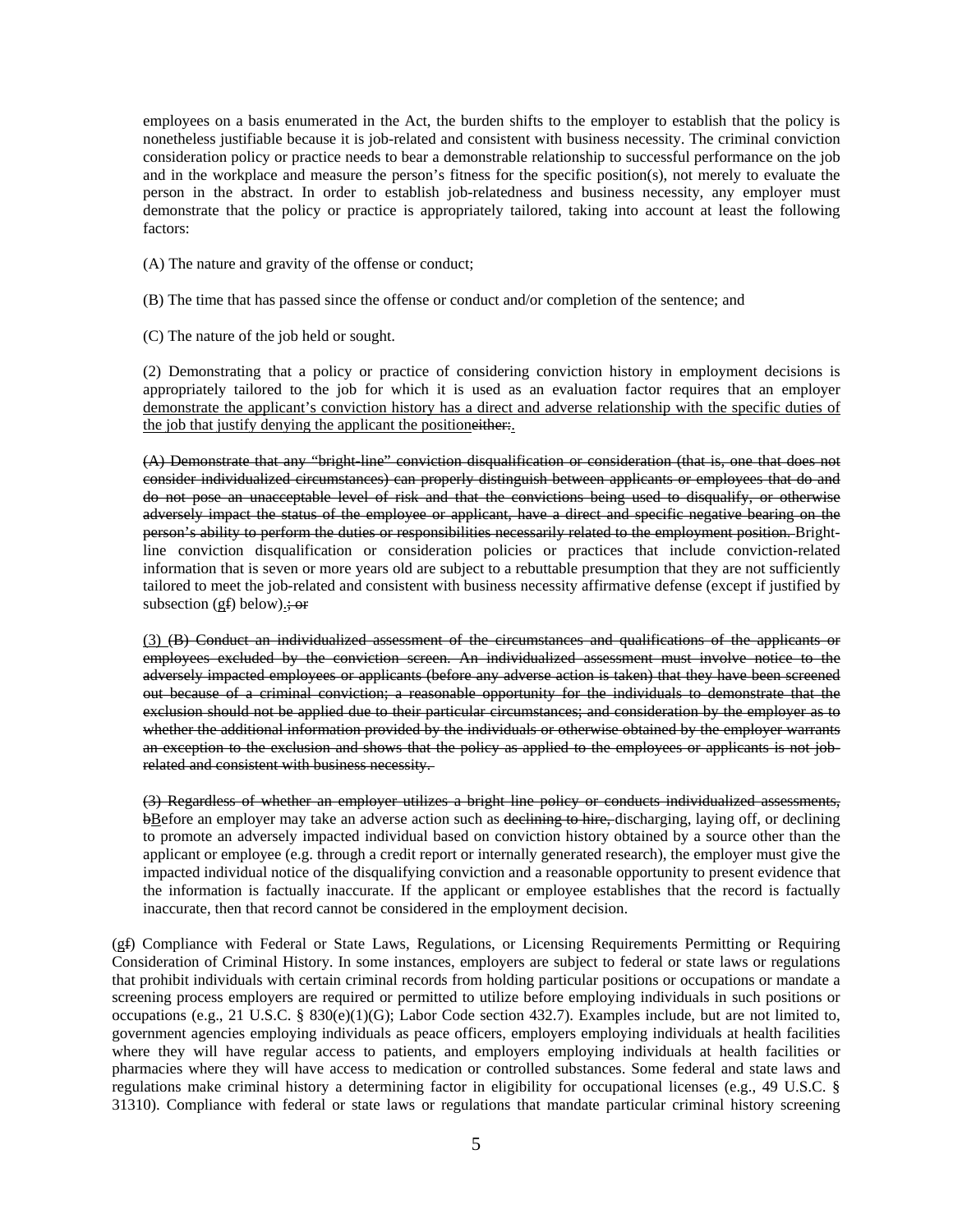processes, or requiring that an employee or applicant possess or obtain any required occupational licenses constitute rebuttable defenses to an adverse impact claim under the Act.

(hg) Less Discriminatory Alternatives. If an employer demonstrates that its policy or practice of considering conviction history is job-related and consistent with business necessity, adversely impacted employees or applicants may still prevail under the Act if they can demonstrate that there is a less discriminatory policy or practice that serves the employer's goals as effectively as the challenged policy or practice, such as a more narrowly targeted list of convictions or another form of inquiry that evaluates job qualification or risk as accurately without significantly increasing the cost or burden on the employer.

(h) Disparate Treatment. As in other contexts, the Act prohibits employers from treating applicants or employees differently in the course of considering criminal conviction history if the disparate treatment is substantially motivated by a basis enumerated in the Act.

Note: Authority cited: Section 12935(a), Government Code. Reference: Sections 12920, 12921, and 12940, and 12952, Government Code.

#### **Article 11. California Family Rights Act and New Parent Leave Act**

#### § 11087. Definitions.

The following definitions apply only to this article. The definitions in the federal regulations that became effective March 8, 2013 interpreting the Family and Medical Leave Act of 1993 (FMLA) (29 U.S.C. § 2601 et seq.) shall also apply to this article, to the extent that they are not inconsistent with the following definitions:

(a) "Certification" means a written communication from the health care provider of the child, parent, spouse, or employee with a serious health condition to the employer of the employee requesting a family care leave to care for the employee's child, parent or spouse, or a medical leave for the employee's own serious health condition.

(1) For family care leave for the employee's child, parent, or spouse, this certification need not identify the serious health condition involved, but shall contain the information identified in Government Code section 12945.2.

(A) the date, if known, on which the serious health condition commenced,

(B) the probable duration of the condition,

(C) an estimate of the amount of time which the health care provider believes the employee needs to care for the child, parent or spouse, and

(D) a statement that the serious health condition warrants the participation of the employee to provide care during a period of treatment or supervision of the child, parent or spouse.

1. "Warrants the participation of the employee," within the meaning of Government Code section 12945.2, includes, but is not limited to, providing psychological comfort and arranging third party care for the child, parent or spouse, as well as directly providing, or participating in, the medical care.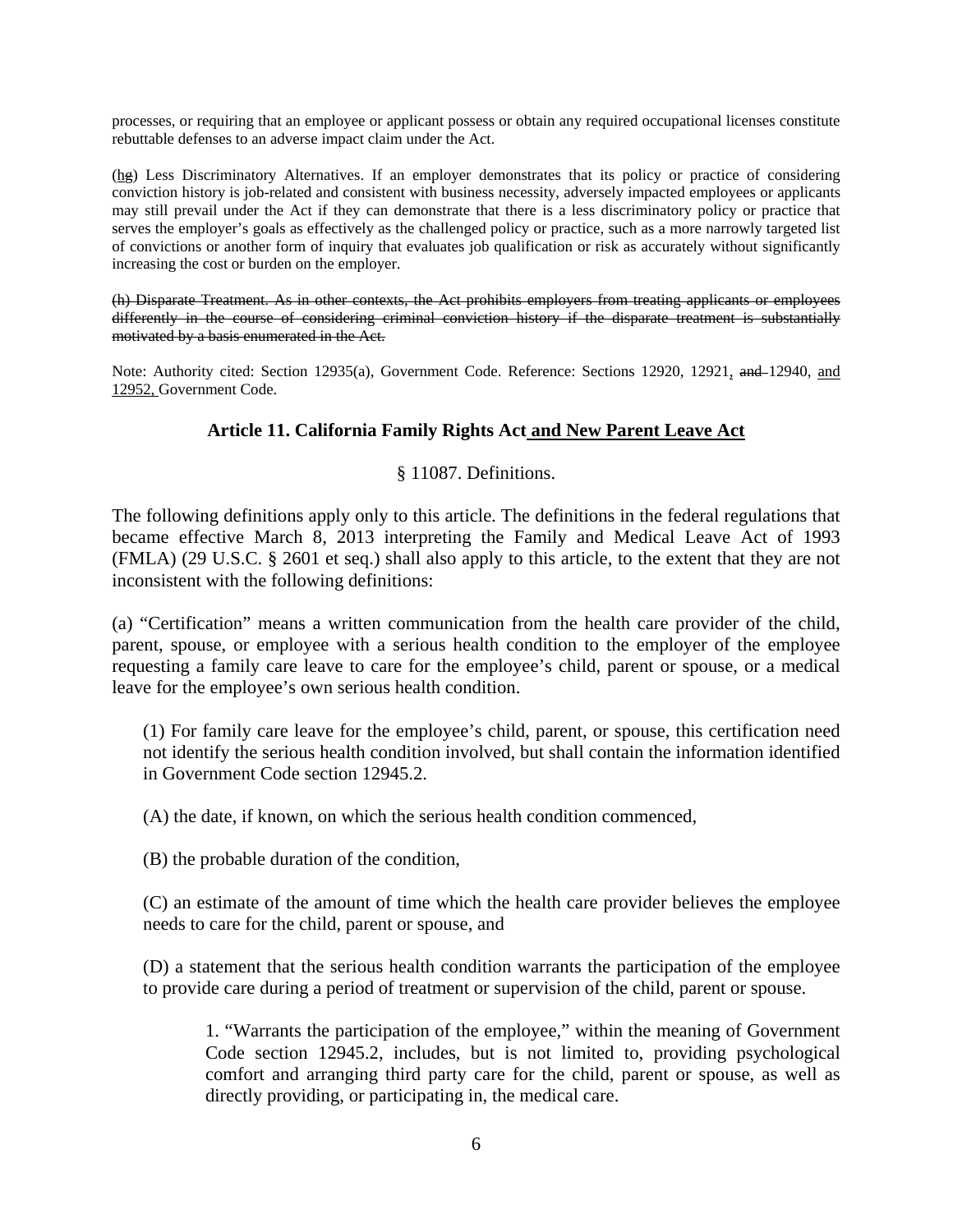(2) For medical leave for the employee's own serious health condition, this certification need not, but may, at the employee's option, identify the serious health condition involved. Any certification shall contain the information identified in Government Code section 12945.2, as is demonstrated in section 11097 of these regulations. For purposes of the certification "unable to perform the function of the employee's his or her position" means that an employee is unable to perform any one or more of the essential functions of the employee's his or her position. The certification shall contain:

(A) The date, if known, on which the serious health condition commenced,

(B) The probable duration of the condition, and

(C) A statement that, due to the serious health condition, the employee is unable to work at all or is unable to perform any one or more of the essential functions of his or herthe employee's position.

(b) "CFRA" means the Moore-Brown-Roberti California Family Rights Act of 1993. (California Family Rights Act, Gov. Code, §§ 12945.1-12945.2.) "CFRA leave" means family care or medical leave taken pursuant to CFRA.

(c) "Child" means a biological, adopted, or foster son or daughterchild, a stepson or stepdaughterstepchild, a legal ward, or a child of an employee who stands in loco parentis to that child, who is either under 18 years of age or an adult dependent child. An adult dependent child is an individual who is 18 years of age or older and who is incapable of self-care because of a mental or physical disability within the meaning of Government Code section 12926(j) and (l).

(1) "In loco parentis" means in the place of a parent; instead of a parent; charged with a parent's rights, duties, and responsibilities. It does not require a biological or legal relationship.

(d) "Covered employer" means any person or individual, including successors in interest of a covered employer, engaged in any business or enterprise in California who directly employs 50 or more persons, or 20 or more persons for purposes of the NPLA, within any state of the United States, the District of Columbia or any territory or possession of the United States to perform services for a wage or salary. It also includes the state of California, counties, and any other political or civil subdivision of the state and cities, regardless of the number of employees. There is no requirement that the 20 or 50 employees work at the same location or work full-time. "Employer" as used in these regulations means "covered employer."

(1) "Directly employs" means that the employer maintains an aggregate of at least 20 or 50 part or full-time employees on its payroll(s) for each working day during each of 20 or more calendar workweeks in the current or preceding calendar year. The workweeks do not have to be consecutive. The phrase "current or preceding calendar year" refers to the calendar year in which the employee requests the leave or the calendar year preceding this request. Employees on paid or unpaid leave, including CFRA leave, leave of absence, disciplinary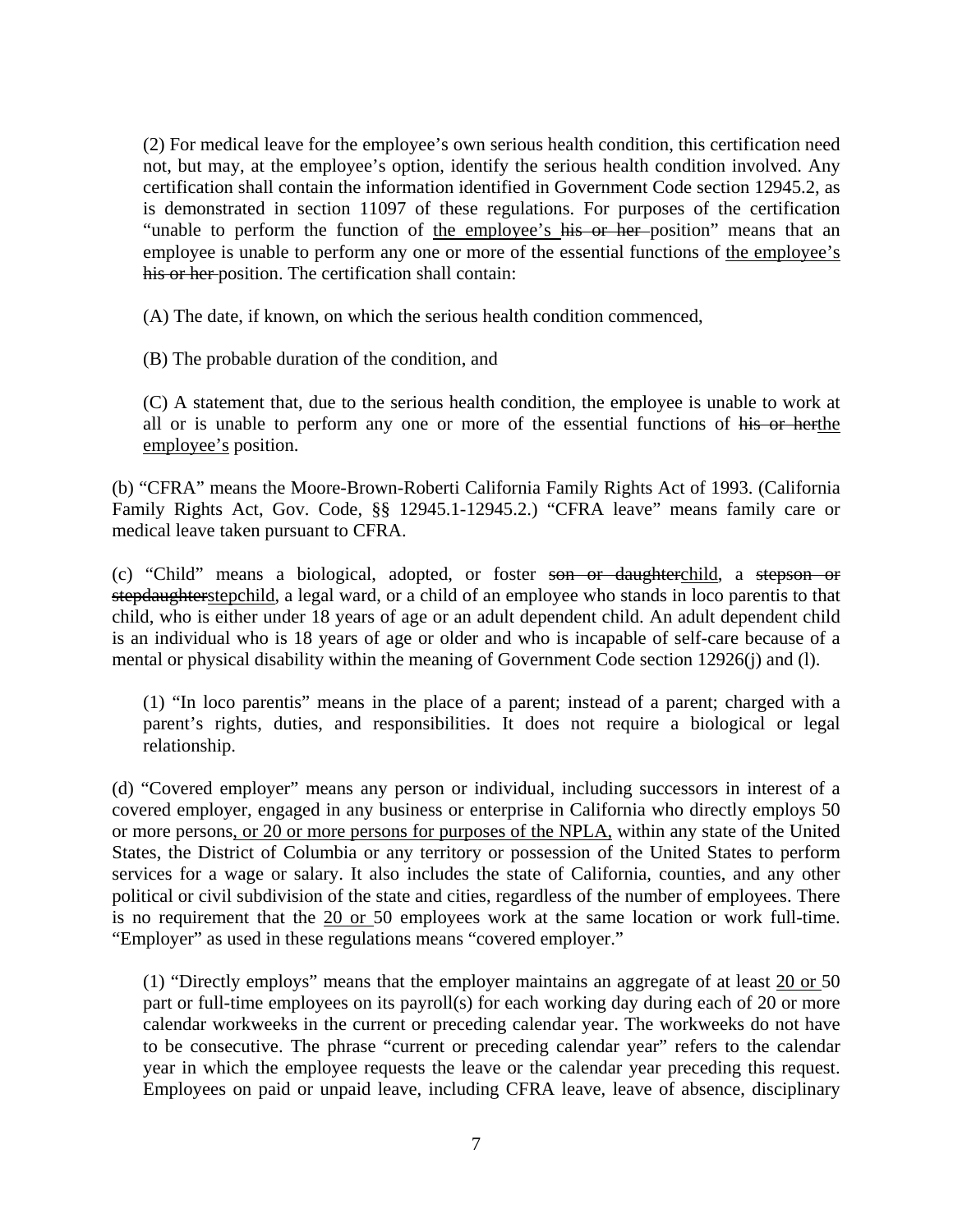suspension, or other leave, are counted.

(2) "Perform services for a wage or salary" excludes independent contractors as defined in the Labor Code, but includes persons who are compensated in whole or in part by commission.

(3) Where two or more businesses exercise some control over the work or working conditions of the employee, the businesses may be joint employers under CFRA. Joint employers may be separate and distinct entities with separate owners, managers, and facilities. A determination of whether or not a joint employment relationship exists is not determined by the application of any single criterion, but rather the entire relationship is to be viewed in its totality based on the economic realities of the situation. Where the employee performs work which simultaneously benefits two or more employers, or works for two or more employers at different times during the workweek, a joint employment relationship generally will be considered to exist in situations such as:

(A) Where there is an arrangement between employers to share an employee's services or to interchange employees;

(B) Where one employer acts directly or indirectly in the interest of the other employer in relation to the employee; or

(C) Where the employers are not completely disassociated with respect to the employee's employment and may be deemed to share control of the employee, directly or indirectly, because one employer controls, is controlled by, or is under common control with the other employer.

(e) "Eligible employee" means a full- or part-time employee working in California who has been employed for a total of at least 12 months (52 weeks) with the employer at any time prior to the commencement of a CFRA leave, and who has actually worked (within the meaning of the California Labor Code and Industrial Welfare Commission Wage Orders) for the employer at least 1,250 hours during the 12-month period immediately prior to the date the CFRA leave is to commence.

(1) Once the employee meets these two eligibility criteria and takes a leave for a qualifying event, the employee does not have to requalify, in terms of the numbers of hours worked, in order to take additional leave for the same qualifying event during the employee's 12-month leave period.

(2) Employment periods prior to a break in service of seven years or more need not be counted in determining whether the employee has been employed by the employer for at least 12 months, except for a break in service caused by a military service obligation or written agreement to the contrary. Nothing in this section prevents an employer from considering employment prior to a continuous break in service of more than seven years so long as the employer does so uniformly, with respect to all employees with similar breaks in service.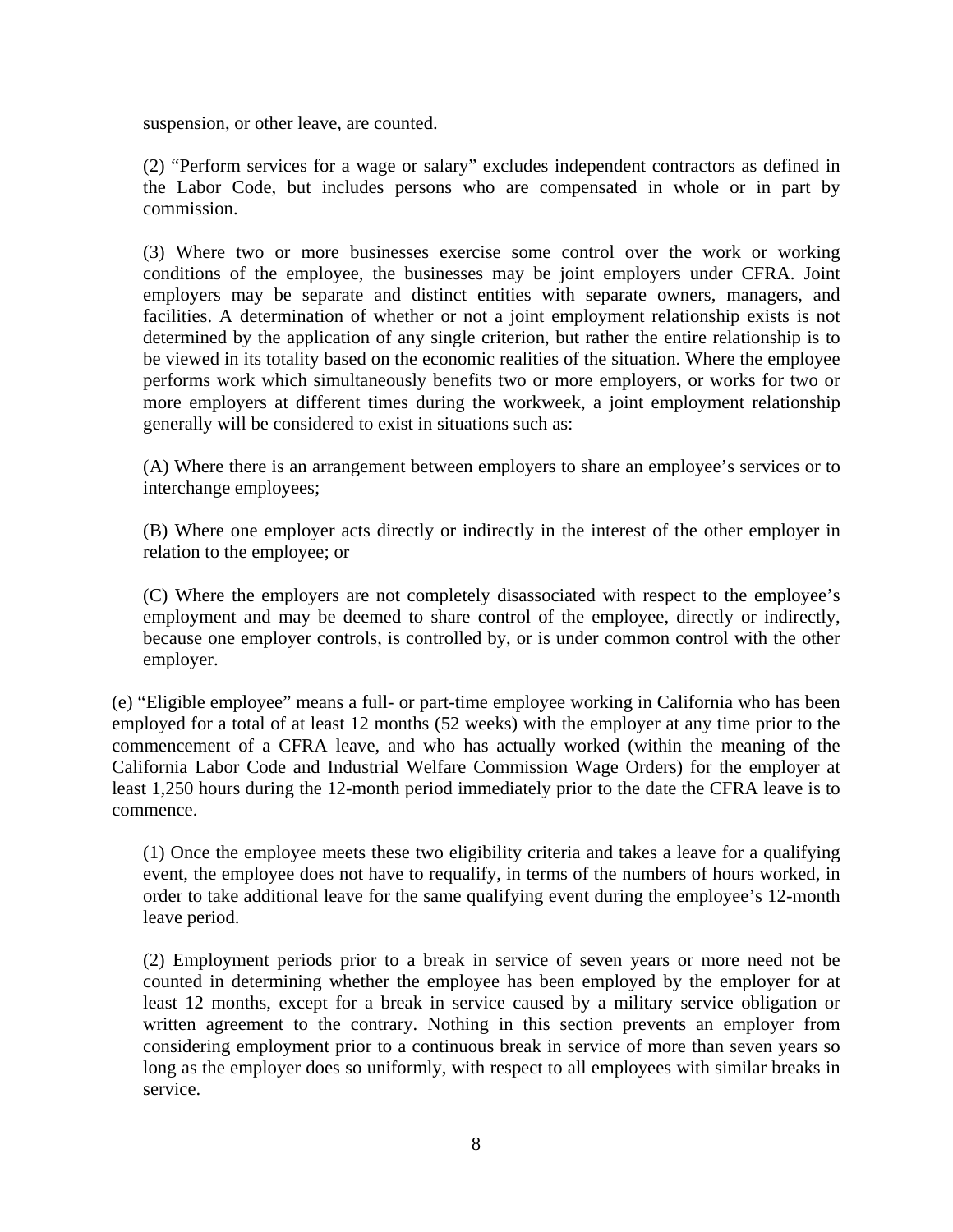(3) For an employee who takes a pregnancy disability leave, and who then wants to take CFRA leave for reason of the birth of her the employee's child immediately after her the employee's pregnancy disability leave, the 12-month period during which she the employee must have worked 1,250 hours is that period immediately preceding her the employee's first day of pregnancy disability leave, not the first day of the subsequent CFRA leave for reason of the birth of her the employee's child.

(4) In order to be eligible, the employee must also work for an employer who maintains on the payroll, as of the date the employee gives notice of the need for leave, at least 50 part- or full-time employees, or for purposes of the NPLA, 20 part- or full-time employees, within 75 miles, measured in surface miles, using surface transportation, of the worksite where the employee requesting the leave is employed. A worksite can refer to either a single location or a group of contiguous locations.

(A) For employees with no fixed worksite, the worksite is the site to which they are assigned as their home base, from which their work is assigned, or to which they report. For example, for the purpose of counting 20 or 50 employees, if a salesperson works from home in California, but reports to and receives assignments from her the salesperson's corporate headquarters in New York, the New York headquarters, not her the salesperson's home, would constitute the worksite from which there must be 20 or 50 employees within a 75-mile radius in order for the salesperson to be eligible under the CFRA.

(B) When an employee is jointly employed by two or more employers, the employee's worksite is the primary employer's office from which the employee is assigned or reports, unless the employee has physically worked for at least one year at a facility of a secondary employer, in which case the employee's worksite is that of the secondary employer. The employee is also counted by the secondary employer to determine CFRA eligibility for the secondary employer's employees.

(C) Once the employee meets this eligibility criterion and gives notice of the need for a leave, the employer may not deny the leave, cut short the leave, or deny any subsequent leave taken for the same qualifying event during the employee's 12-month leave period, even if the number of employees within the relevant 75-mile radius falls below 20 or 50. In such cases, however, the employee would not be eligible for any subsequent leave requested for a different qualifying event.

(5) If an employee is not eligible for CFRA leave at the start of a leave because the employee has not met the 12-month length of service requirement, the employee may nonetheless meet this requirement while on leave, because leave to which he/she is otherwise entitled counts toward length of service (although not for the 1,250 hour requirement). The employer should designate the portion of the leave in which the employee has met the 12-month requirement as CFRA leave. For example, if an employee is maintained on the payroll for any part of a week, including any periods of paid or unpaid leave (sick, vacation) during which other benefits or compensation are provided by the employer (e.g. workers' compensation, group health plan benefits, etc.), the week counts as a week of employment.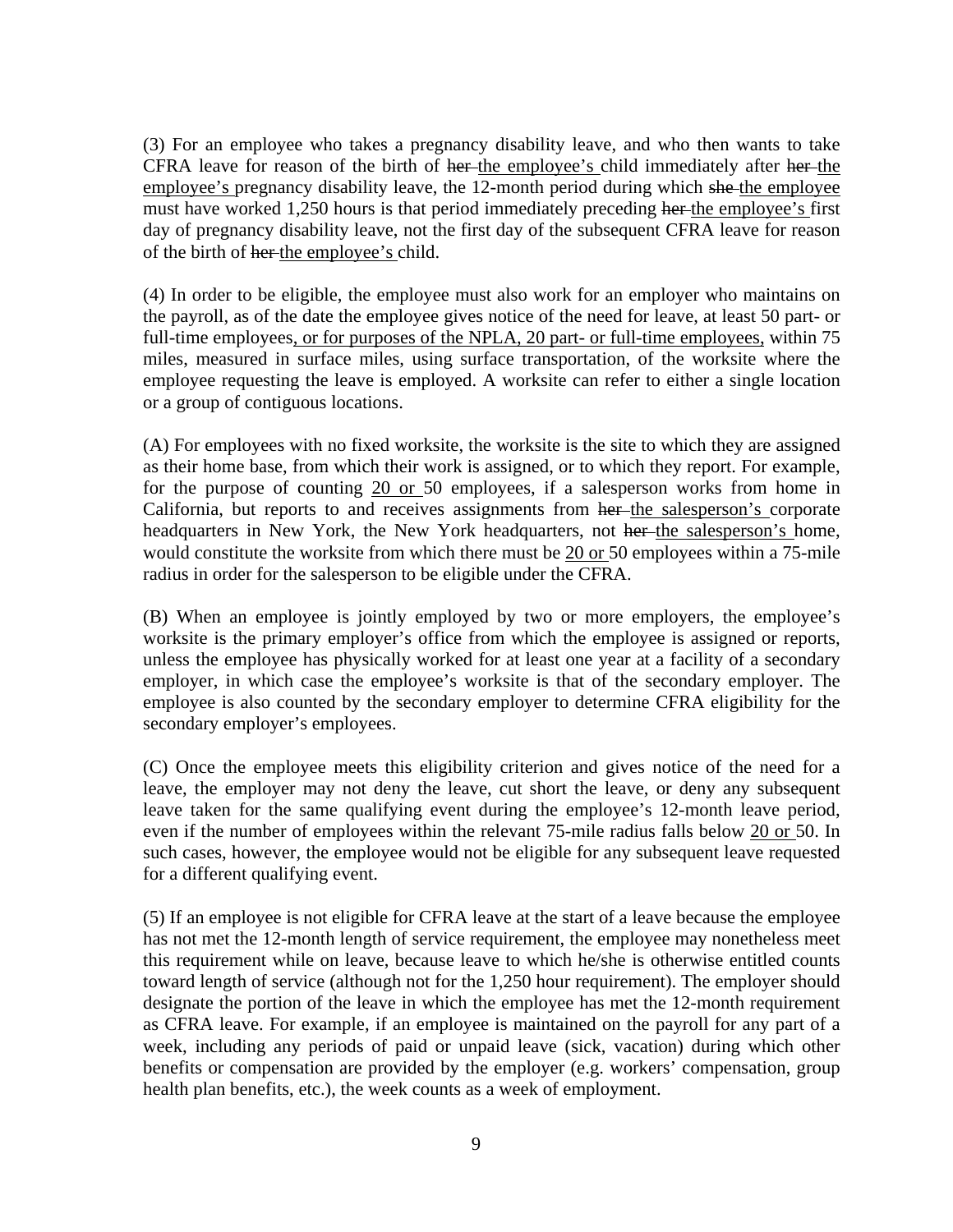(f) "Employment in the same position" means employment in, or reinstatement to, the original position the employee held prior to taking a CFRA leave.

(g) "Employment in a comparable position" means employment in a position that is virtually identical to the employee's original position in terms of pay, benefits, and working conditions, including privileges, perquisites and status. It must involve the same or substantially similar duties and responsibilities, which must entail substantially equivalent skill, effort, responsibility, and authority. It must be performed at the same or geographically proximate worksite from where the employee was previously employed. It ordinarily means the same shift or the same or an equivalent work schedule. It has the same meaning as the term "equivalent position" in FMLA and its implementing regulations.

(h) "Family care leave" means either:

(1) Leave of up to a total of 12 workweeks in a 12-month period for reason of the birth of a child of the employee or the placement of a child with an employee in connection with the adoption or foster care of the child by the employee, and a guarantee of employment, made at the time the leave is granted, in the same or a comparable position upon termination of the leave; or

(2) Leave of up to a total of 12 workweeks in a 12-month period to care for a child, parent, or spouse of the employee who has a serious health condition, and a guarantee of employment, made at the time the leave is granted, in the same or a comparable position upon termination of the leave.

(i) "FMLA" means the federal Family and Medical Leave Act of 1993, 29 U.S.C. § 2601 et seq., and its implementing regulations, 29 C.F.R. Part 825 that became effective March 8, 2013. "FMLA leave" means family care or medical leave taken pursuant to FMLA.

(j) "Health care provider" means either:

(1) an individual holding either a physician's and surgeon's certificate issued pursuant to Article 4 (commencing with section 2080) of Chapter 5 of Division 2 of the Business and Professions Code or an osteopathic physician's and surgeon's certificate issued pursuant to Article 4.5 (commencing with section 2099.5) of Chapter 5 of Division 2 of the Business and Professions Code, or any other individual duly licensed as a physician, surgeon, or osteopathic physician or surgeon in another state or jurisdiction, including another country, who directly treats or supervises the treatment of the serious health condition, or

(2) any other person who meets the definition of others "capable of providing health care services," as set forth in FMLA and its implementing regulations.

(k) "Key employee" means an employee who is paid on a salary basis and is amongst the highest paid 10 percent of the employer's employees who are employed within 75 miles of the employee's worksite at the time of the leave request, as described in Government Code section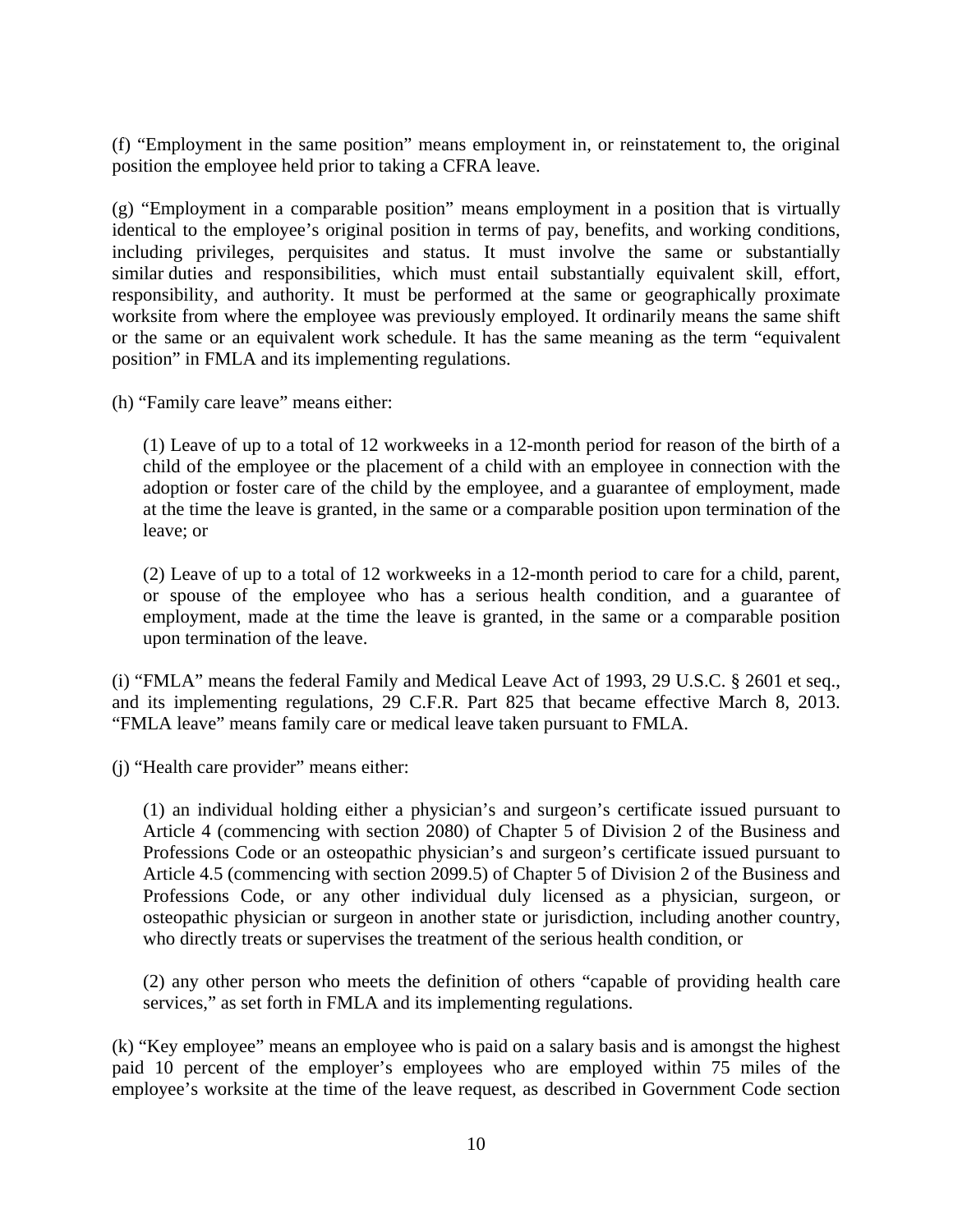## 12945.2.

(*l*) "Medical leave" means leave of up to a total of 12 workweeks in a 12-month period because of an employee's own serious health condition that makes the employee unable to work at all or unable to perform any one or more of the essential functions of the position of that employee. The term "essential functions" is defined in Government Code section 12926. "Medical leave" does not include leave taken for an employee's pregnancy disability, as defined in (n) below, except as specified below in section 11093(c)(1).

(m) "Parent" means a biological, foster, or adoptive parent, a stepparent, a legal guardian, or other person who stood in loco parentis to the employee when the employee was a child. A biological or legal relationship is not necessary for a person to have stood in loco parentis to the employee as a child. Parent does not include a parent-in-law.

(n) "Pregnancy disability leave" means a leave taken for disability on account of pregnancy, childbirth, or a related medical condition, pursuant to Government Code section 12945 and defined in section 11035(r) of the regulations.

(o) "NPLA" means the New Parent Leave Act. (Gov. Code, § 12945.6) "NPLA leave" means leave taken pursuant to the NPLA. Unless specifically stated otherwise, the references to the CFRA and CFRA leave in these regulations that are applicable to leave for the birth, adoption or foster care placement of an employee's child also apply to the NPLA and NPLA leave. Unless specifically stated otherwise, the references to CFRA and CFRA leave that are generally applicable, regardless of the type of CFRA leave, also apply to the NPLA and NPLA leave (e.g. retaliation provisions, notice of need for leave provisions, insurance continuation provisions, etc.).

 $(9p)$  "Reason of the birth of a child," within the meaning of Government Code section 12945.2 and these regulations includes, but is not limited to, bonding with a child after birth.

(pq) "Reinstatement" means the return of an employee to the position that the employee held prior to CFRA leave, or a comparable position, and is synonymous with "restoration" within the meaning of FMLA and its implementing regulations.

(qr) "Serious health condition" means an illness, injury (including, but not limited to, on-the-job injuries), impairment, or physical or mental condition of the employee or a child, parent, or spouse of the employee that involves either inpatient care or continuing treatment, including, but not limited to, treatment for substance abuse.

(1) "Inpatient care" means a stay in a hospital, hospice, or residential health care facility, any subsequent treatment in connection with such inpatient care, or any period of incapacity. A person is considered an "inpatient" when a heath care facility formally admits him or herthe person to the facility with the expectation that he or shethe person will remain at least overnight and occupy a bed, even if it later develops that such person can be discharged or transferred to another facility and does not actually remain overnight.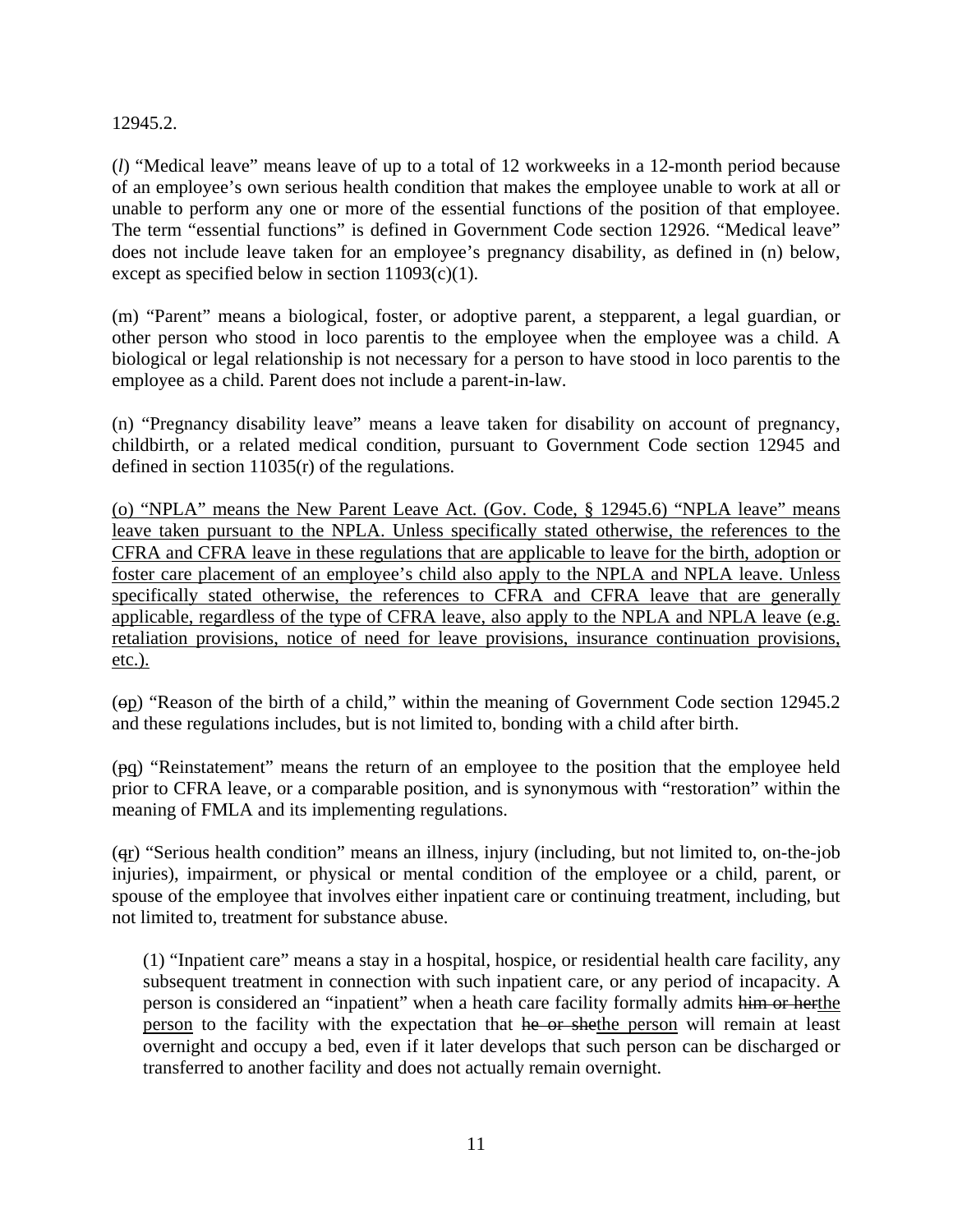(2) "Incapacity" means the inability to work, attend school, or perform other regular daily activities due to a serious health condition, its treatment, or the recovery that it requires.

(3) "Continuing treatment" means ongoing medical treatment or supervision by a health care provider, as detailed in section 11097 of these regulations.

(rs) "Spouse" means a partner in marriage as defined in Family Code section 300 or a registered domestic partner, within the meaning of Family Code sections 297 through 297.5. As used in this article and the Family Code, "spouse" includes same-sex partners in marriage.

(st) "Twelve workweeks" means the equivalent of 12 of the employee's normally scheduled workweeks. (See also section 11090(c).)

Note: Authority cited: Section 12935(a), Government Code. Reference: Sections 12945.2 and 12945.6, Government Code; *J.E. Robinson v. FEHC* (1992) 2 Cal.4th 226 [5 Cal.Rptr.2d 782]; Family and Medical Leave Act of 1993, 29 U.S.C. § 2601 et seq.; and 29 C.F.R. § 825.

§ 11088. Right to CFRA Leave: Denial of Leave; Reasonable Request; Permissible Limitation.

(a) It is an unlawful employment practice for a covered employer to refuse to grant, upon reasonable request, a CFRA leave to an eligible employee, unless such refusal is justified by the permissible limitation specified below in subdivision (c).

(b) Denial of leave.

(1) Burden of proof.

Denial of a request for CFRA leave is established if the Department or the employee shows, by a preponderance of the evidence, that the employer was a covered employer, the employee making the request was an eligible employee, the request was for a CFRA-qualifying purpose, the request was reasonable, and the employer denied the request for CFRA leave.

(2) Reasonable request.

A request to take a CFRA leave is reasonable if it complies with any applicable notice requirements, as specified in section 11091, and if it is accompanied, where required, by a certification, as that term is defined in section 11087(a).

(c) Limitation on Entitlement.

If both parents are eligible for CFRA leave but are employed by the same employer, that employer may limit leave for the birth, adoption or foster care placement of their child to a combined total of 12 workweeks in a 12-month period between the two parents. The employer may not limit their entitlement to CFRA leave for any other qualifying purpose. For example, parents employed by the same employer each may take 12 weeks of CFRA leave if needed to care for a child with a serious health condition. If the parents are unmarried, they may have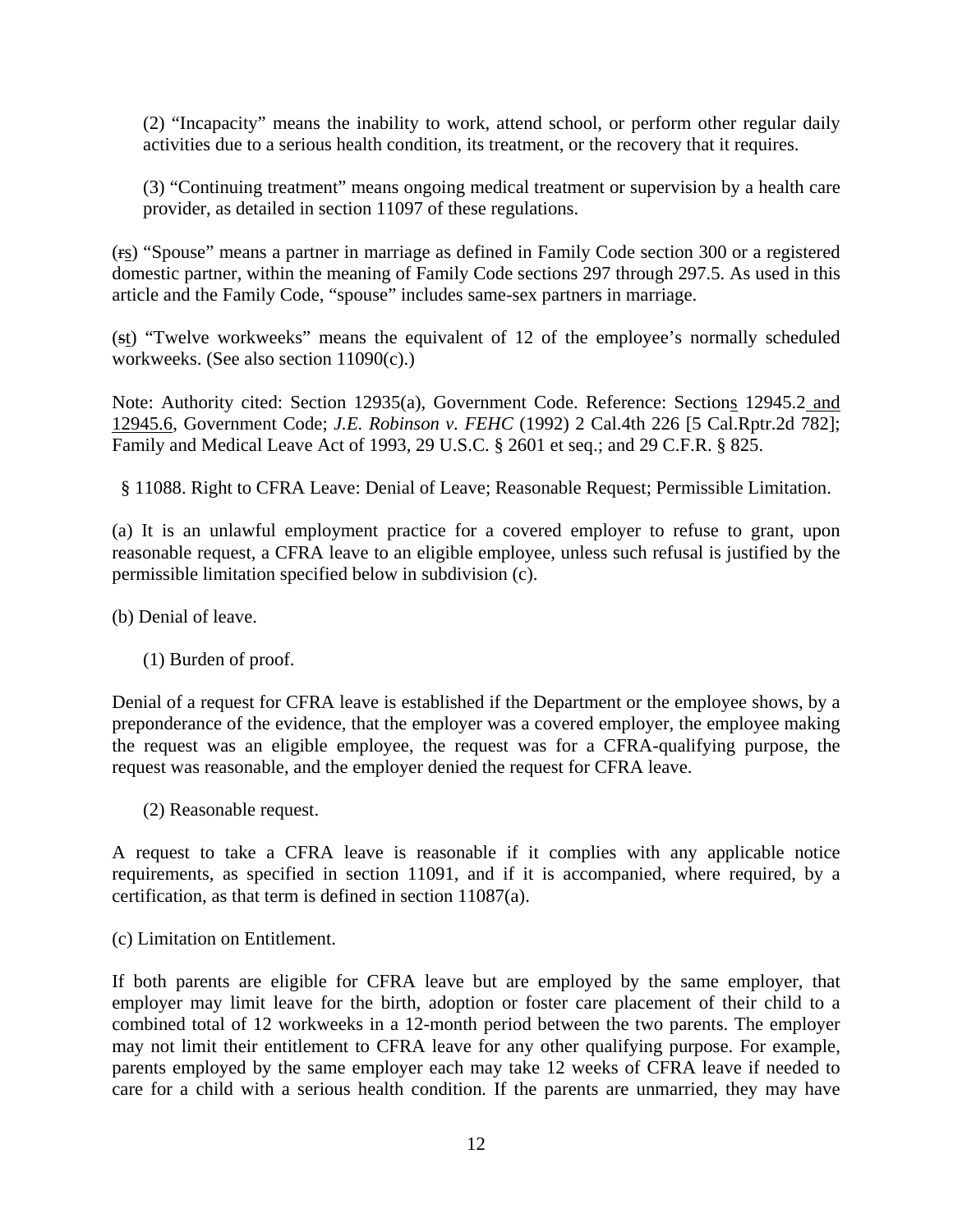different family care leave rights under FMLA.

Note: Authority cited: Section 12935(a), Government Code. Reference: Sections 12945.2 and 12945.6, Government Code; Family and Medical Leave Act of 1993, 29 U.S.C. § 2601 et seq.; and 29 C.F.R. § 825.

§ 11089. Right to Reinstatement: Guarantee of Reinstatement; Rights upon Return; Refusal to Reinstate; Permissible Defenses.

(a) Guarantee of Reinstatement.

(1) Upon granting the CFRA leave, the employer shall inform the employee of its guarantee to reinstate the employee to the same or a comparable position, subject to the defenses permitted by section 11089(d), and shall provide the guarantee in writing upon request of the employee.

(2) It is an unlawful employment practice for an employer, after granting a requested CFRA leave, to refuse to reinstate the employee to the same or a comparable position at the end of the leave, unless the refusal is justified by the defenses stated in section 11089(d).

(A) An employee is entitled to reinstatement even if the employee has been replaced or the employee's his or her position has been restructured to accommodate the employee's absence.

(B) If an employee is no longer qualified for the position because of the employee's inability to attend a necessary course, renew a license, fly a minimum number of hours, or other nonqualifying reason, as a result of the leave, the employee shall be given a reasonable opportunity to fulfill those conditions upon returning to work.

(b) Rights upon Return.

The employee is entitled to the same position or to a comparable position that is equivalent (i.e., virtually identical) to the employee's former position in terms of pay, benefits, shift, schedule, geographic location, and working conditions, including privileges, perquisites, and status. The position must involve the same or substantially similar duties and responsibilities, which must entail substantially equivalent skill, effort, responsibility, and authority.

(1) Equivalent benefits include benefits resumed in the same manner and at the same levels as provided when the leave began, subject to any changes in benefit levels that may have taken place during the period of CFRA leave affecting the entire workforce, unless otherwise elected by the employee.

(2) CFRA does not prohibit an employer from accommodating an employee's request to be restored to a different shift, schedule, position, or geographic location that better suits the employee's personal needs on return from leave, from offering a promotion to a better position, or from complying with an employer's obligation to provide reasonable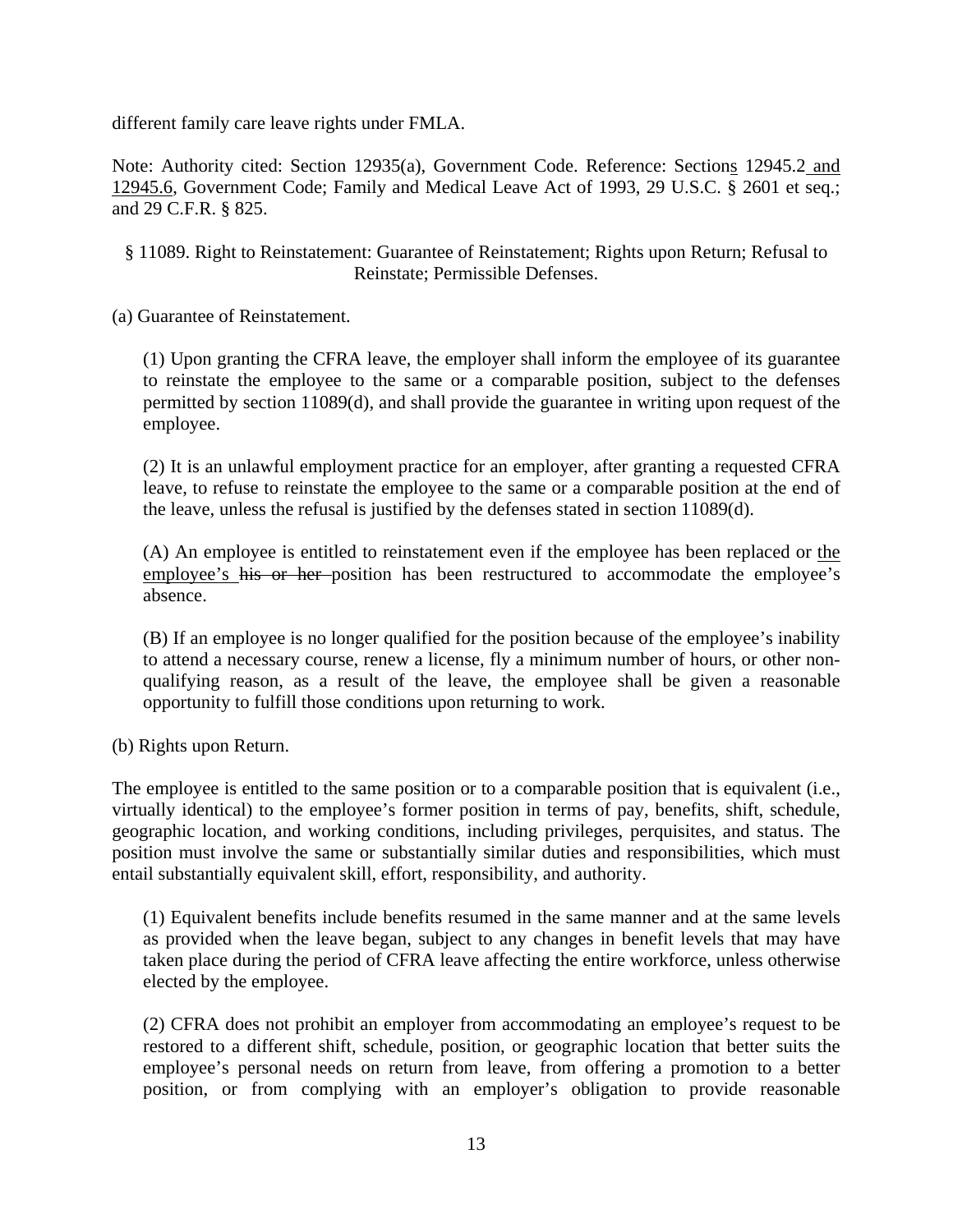accommodation under the disability provisions of the Fair Employment and Housing Act (FEHA).

(c) Refusal to Reinstate.

(1) Definite Date of Reinstatement.

Where a definite date of reinstatement has been agreed upon at the beginning of the leave, a refusal to reinstate is established if the Department or employee proves, by a preponderance of the evidence, that the leave was granted by the employer and that the employer failed to reinstate the employee to the same or a comparable position by the date agreed upon.

(2) Change in Date of Reinstatement.

If the reinstatement date differs from the employer's and employee's original agreement, a refusal to reinstate is established if the Department or employee proves, by a preponderance of the evidence, that the employer failed to reinstate the employee to the same or a comparable position within two business days, where feasible, after the employee notifies the employer of his or herthe employee's readiness to return.

(d) Permissible Defenses.

(1) Employment Would Have Ceased or Hours Would Have Been Reduced.

An employee has no greater right to reinstatement or to other benefits and conditions of employment than if the employee had been continuously employed during the CFRA leave period. An employer has the burden of proving, by a preponderance of the evidence, that an employee would not otherwise have been employed on the requested reinstatement date in order to deny reinstatement. As per (a)(1) of this section, this burden shall not be satisfied if the employee has been replaced or his or herthe employee's position has been restructured to accommodate the employee's absence.

(A) If an employee is laid off during the course of taking CFRA leave and employment is terminated, the employer's responsibility to continue CFRA leave, maintain group health plan benefits and reinstate the employee ceases at the time the employee is laid off, provided the employer has no continuing obligations under a collective bargaining agreement or otherwise.

(B) If a shift has been eliminated or overtime has been decreased, an employee would not be entitled to return to work that shift or the original overtime hours upon reinstatement.

(2) "Key Employee."

For purposes of a CFRA leave, but not a NPLA leave, aAn employer may refuse to reinstate a "key employee," as defined in  $\overline{\text{section } 11087(k)}$  of these regulations, to his or herthe employee's same position or to a comparable position only if the employer establishes, by a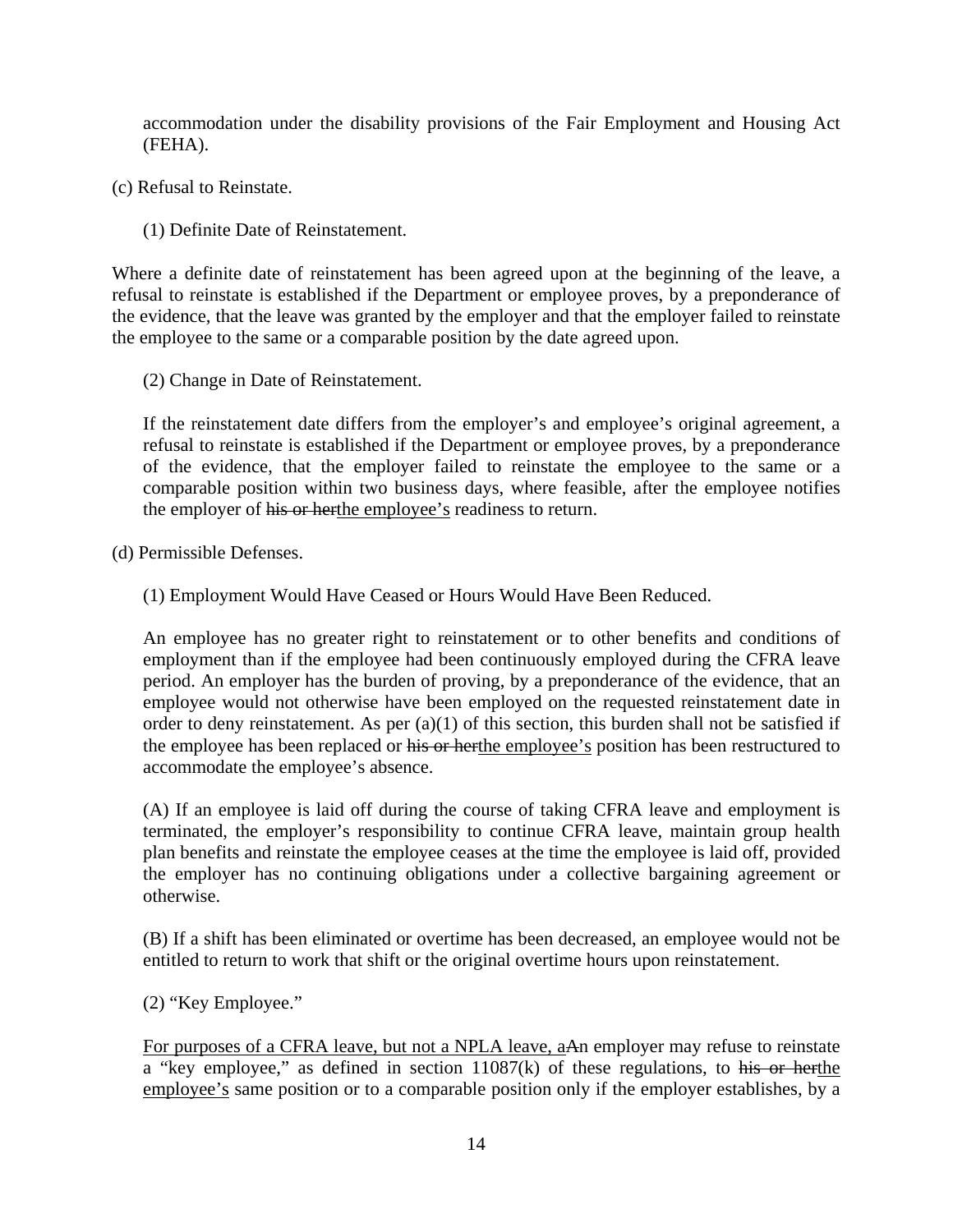preponderance of the evidence, that all of the following conditions exist:

(A) The employee requesting the CFRA leave is a salaried employee. As used in Government Code section 12945.2 (r), "salaried employee" means an employee paid on a salary basis.

(B) The employee requesting the leave is among the highest paid 10 percent of the employer's employees who are employed within 75 miles of the worksite at which that employee is employed at the time of the leave request. Whether an employee is "among the highest paid 10 percent," pursuant to Government Code section 12945.2, is determined by comparing the year-to-date wages, within the meaning of the California Labor Code and Industrial Welfare Commission Wage Orders, of the employer's employees within 75 miles of the worksite where the requesting employee is employed at the time of the leave request, divided by the number of weeks worked (including weeks in which paid leave was taken).

(C) The refusal to reinstate the employee is necessary because the employee's reinstatement will cause substantial and grievous economic injury to the operations of the employer. A precise test cannot be set for the level of hardship or injury to the employer which must be sustained. If the reinstatement of a key employee threatens the economic viability of the firm, that would constitute substantial and grievous economic injury. A lesser injury which causes substantial, long-term economic injury would also be sufficient. Minor inconveniences and costs that the employer would experience in the normal course of doing business would certainly not constitute substantial and grievous economic injury.

(D) An employer who believes it may deny reinstatement to a key employee must inform the employee in writing at the time the employee gives notice of the need for CFRA leave (or when CFRA leave commences, if earlier) that the employee he or she is a key employee. At the same time, the employer must also inform the employee of the potential consequences with respect to reinstatement and maintenance of health benefits if the employer should determine that reinstatement will result in substantial and grievous economic injury to its operations. If the employer cannot give such notice immediately because of the need to determine whether the employee is a key employee, it shall give the notice as soon as practicable after the employee notifies the employer of a need for leave (or the commencement of leave, if earlier). An employer who fails to provide notice in compliance with this provision will lose its right to deny restoration even if substantial and grievous economic injury will result from reinstatement.

(E) As soon as an employer makes a good faith determination, based on the facts available, that substantial and grievous economic injury to its operations will result if it reinstates a key employee who has given notice of the need for CFRA leave (or who is on CFRA leave), the employer shall notify the employee in writing that it cannot deny CFRA leave, but that it intends to deny reinstatement on completion of the leave. An employer should ordinarily be able to give such notice prior to the employee starting leave. The employer must serve the notice either in person or by certified mail. The notice must explain the basis for the employer's finding that substantial and grievous economic injury will result, and, if leave has commenced, must provide the employee a reasonable time in which to return to work,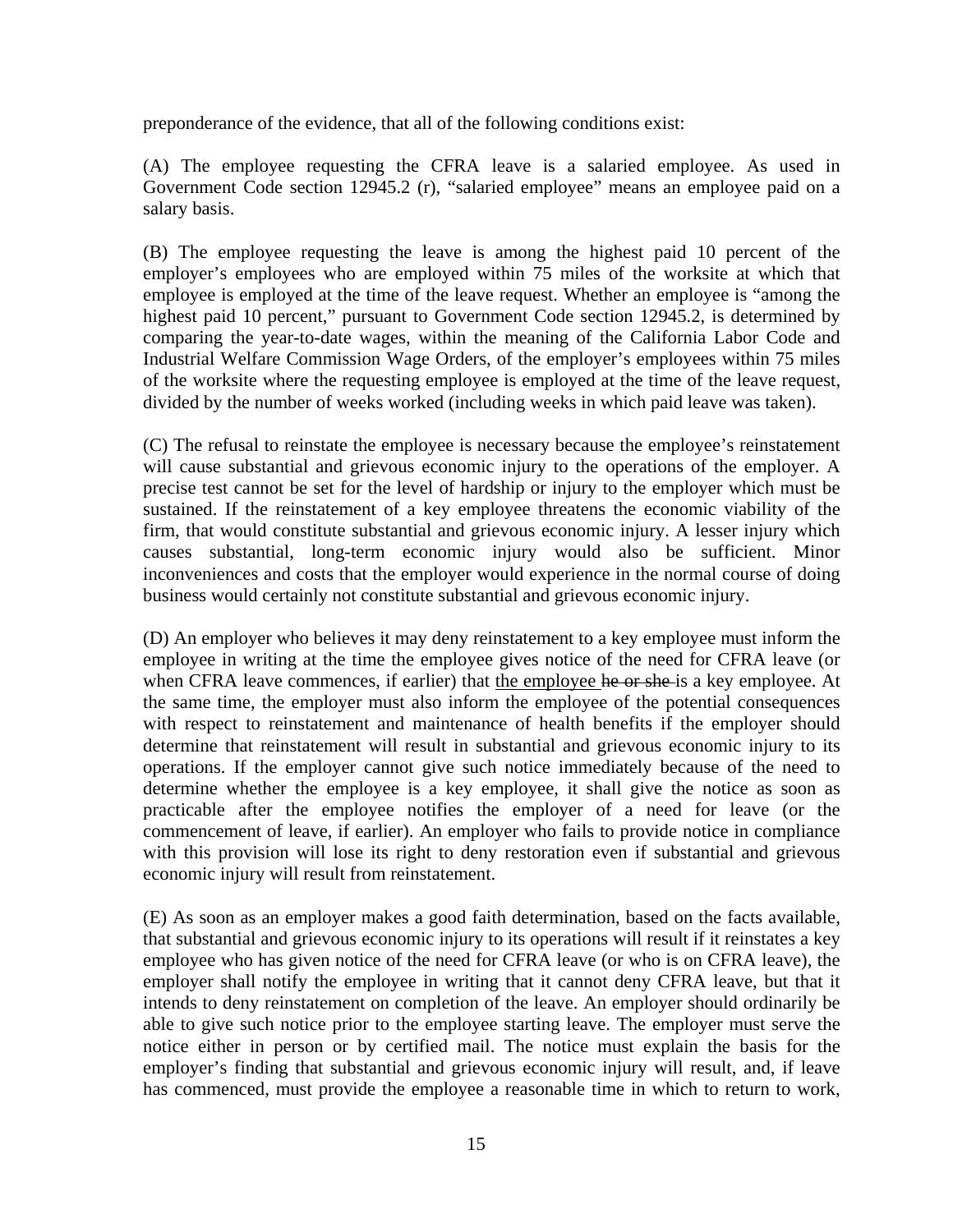taking into account the circumstances, such as the duration of the leave and the urgency of the need for the employee to return.

(F) If an employee on leave does not return to work in response to the employer's notification of intent to deny reinstatement, the employee continues to be entitled to maintenance of health benefits coverage as provided by section 11092(c) and the employer may not recover its cost of health benefit premiums. A key employee's rights under CFRA continue unless and until the employee either gives notice to the employer that he or shethe employee no longer wishes to return to work, or the employer actually denies reinstatement at the conclusion of the leave.

(G) After an employer notifies an employee that substantial and grievous economic injury will result if the employer reinstates the employee, the employee still is entitled to request reinstatement at the end of the leave period even if he or shethe employee did not return to work in response to the employer's notice. The employer must then again determine whether reinstatement will result in substantial and grievous economic injury, based on the facts at that time. If the employer determines that substantial and grievous economic injury will result, the employer shall notify the employee in writing (in person or by certified mail) of the denial of reinstatement.

(H) An employer may not refuse to reinstate a "key employee" at the conclusion of the employee's NPLA leave.

(3) Fraudulently-obtained CFRA Leave.

An employee who fraudulently obtains or uses CFRA leave from an employer is not protected by CFRA's job restoration or maintenance of health benefits provisions. An employer has the burden of proving that the employee fraudulently obtained or used CFRA leave.

Note: Authority cited: Section 12935(a), Government Code. Reference: Sections 12945.2 and 12945.6, Government Code; Family and Medical Leave Act of 1993, 29 U.S.C. § 2601 et seq.; and 29 C.F.R. § 825.

§ 11090. Computation of Time Periods: Twelve Workweeks; Minimum Duration.

(a) CFRA leave does not need to be taken in one continuous period of time. It cannot exceed more than 12 workweeks total for any purpose in a 12-month period.

(b) If the leave is common to both CFRA and FMLA, this 12-month period will run concurrently with the 12-month period under FMLA. An employer may choose any of the methods (the calendar year, any fixed 12-month "leave year," the 12-month period measured forward from the date any employee's first CFRA leave begins, or a "rolling" 12-month period measured backward from the date an employee uses any CFRA leave) allowed in the FMLA regulations that became effective March 8, 2013, 29 C.F.R. Part 825, section 825.200, subdivision (b), for determining the 12-month period in which the 12 weeks of CFRA leave entitlement occurs. The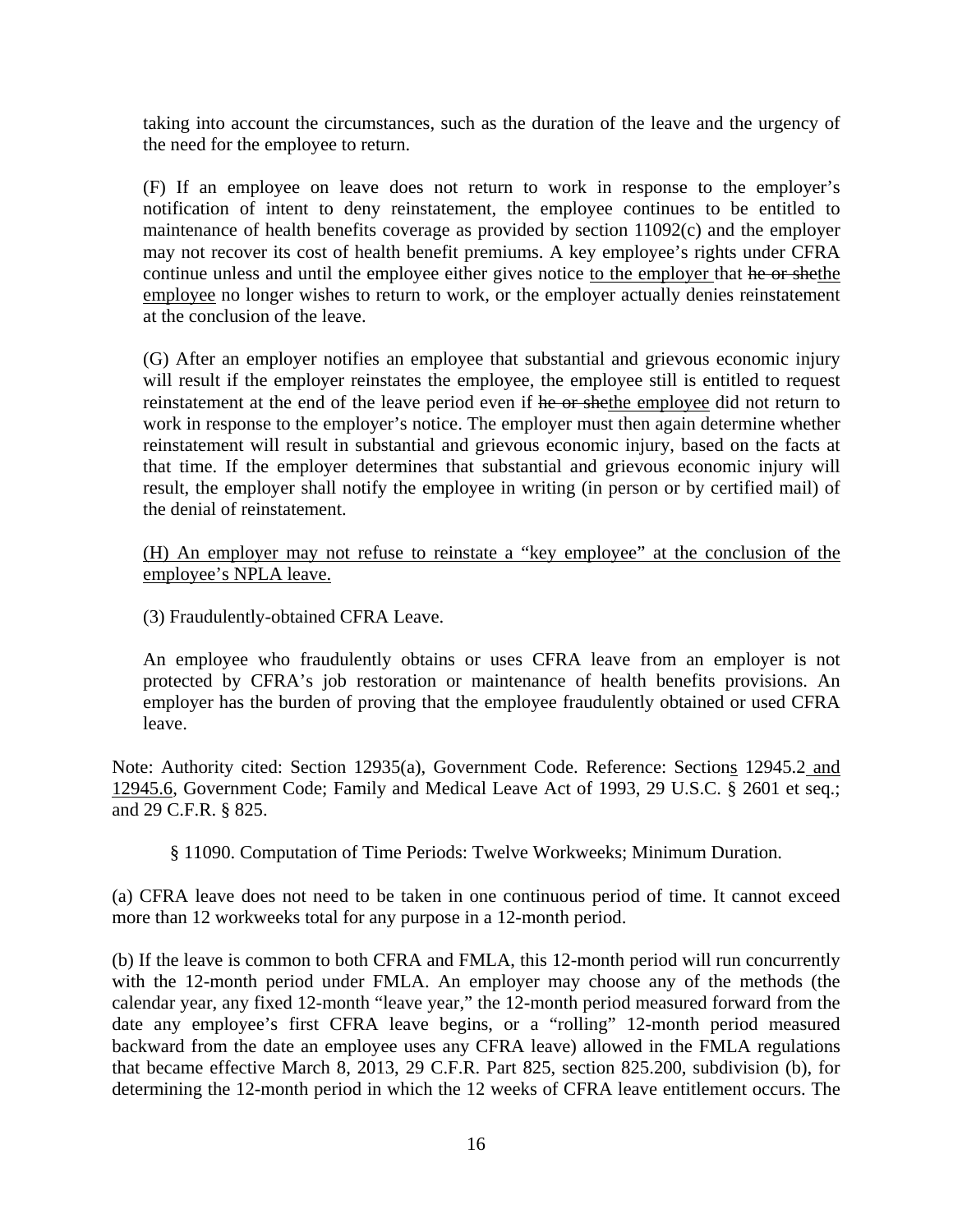employer must, however, apply the chosen method consistently and uniformly to all employees in California and notify employees requesting CFRA leave of its chosen method. If an employer fails to select one of the above methods for measuring the 12-month period, the method that provides the most beneficial outcome for the employee will be used. An employer wishing to change to another method is required to give at least 60 days' notice to all employees, and the transition must take place in such a way that the employees retain the full benefit of 12 weeks of leave under whichever method affords the greatest benefit to the employee. Under no circumstance may a new method be implemented in order to avoid the Act's leave requirements.

(c) "Twelve workweeks" as that term is defined in section 11087(s), means the equivalent of 12 of the employee's normally scheduled workweeks. For eligible employees who work more or less than five days a week, or who work on alternative work schedules, the number of working days that constitutes 12 workweeks is calculated on a pro rata or proportional basis. If an employee's schedule varies from week to week to such an extent that an employer is unable to determine with any certainty how many hours the employee would otherwise have worked (but for the taking of CFRA leave), a weekly average of the hours scheduled over the 12 months prior to the beginning of the leave period (including any hours for which the employee took leave of any type) shall be used for calculating the employee's leave entitlement.

(1) For example, for a full-time employee who works five eight-hour days per week, 12 workweeks means 60 working and/or paid eight-hour days of leave entitlement. For an employee who works half time, 12 workweeks may mean 30 eight-hour days or 60 four-hour days, or 12 workweeks of whatever is the employee's normal half-time work schedule. For an employee who normally works six eight-hour days, 12 workweeks means 72 working and/or paid eight-hour days of leave entitlement.

(2) If an employee takes leave on an intermittent or reduced work schedule, only the amount of leave actually taken may be counted toward the 12 weeks of leave to which the employee is entitled. For example, if an employee needs physical therapy that requires an absence from work of two hours a week, only those two hours may be charged against the employee's CFRA leave entitlement. If an employee needs leave intermittently or on a reduced leave schedule for planned medical treatment, then the employee must make a reasonable effort to schedule the treatment so as not to disrupt unduly the employer's operations.

(3) If a holiday falls within a week taken as CFRA leave, the week is nevertheless counted as a week of CFRA leave. If, however, the employer's business activity has temporarily ceased for some reason and employees generally are not expected to report for work for one or more weeks, (e.g., a school closing for two weeks for the Christmas/New Year holiday or summer vacation or an employer closing the plant for retooling), the days the employer's activities have ceased do not count against the employee's CFRA entitlement. Similarly, if an employee uses CFRA leave in increments of less than one week, the fact that a holiday may occur within a week in which an employee partially takes leave does not count against the employee's CFRA entitlement unless the employee was otherwise scheduled and expected to work during the holiday.

(4) If an employee normally would be required to work overtime, but is unable to do so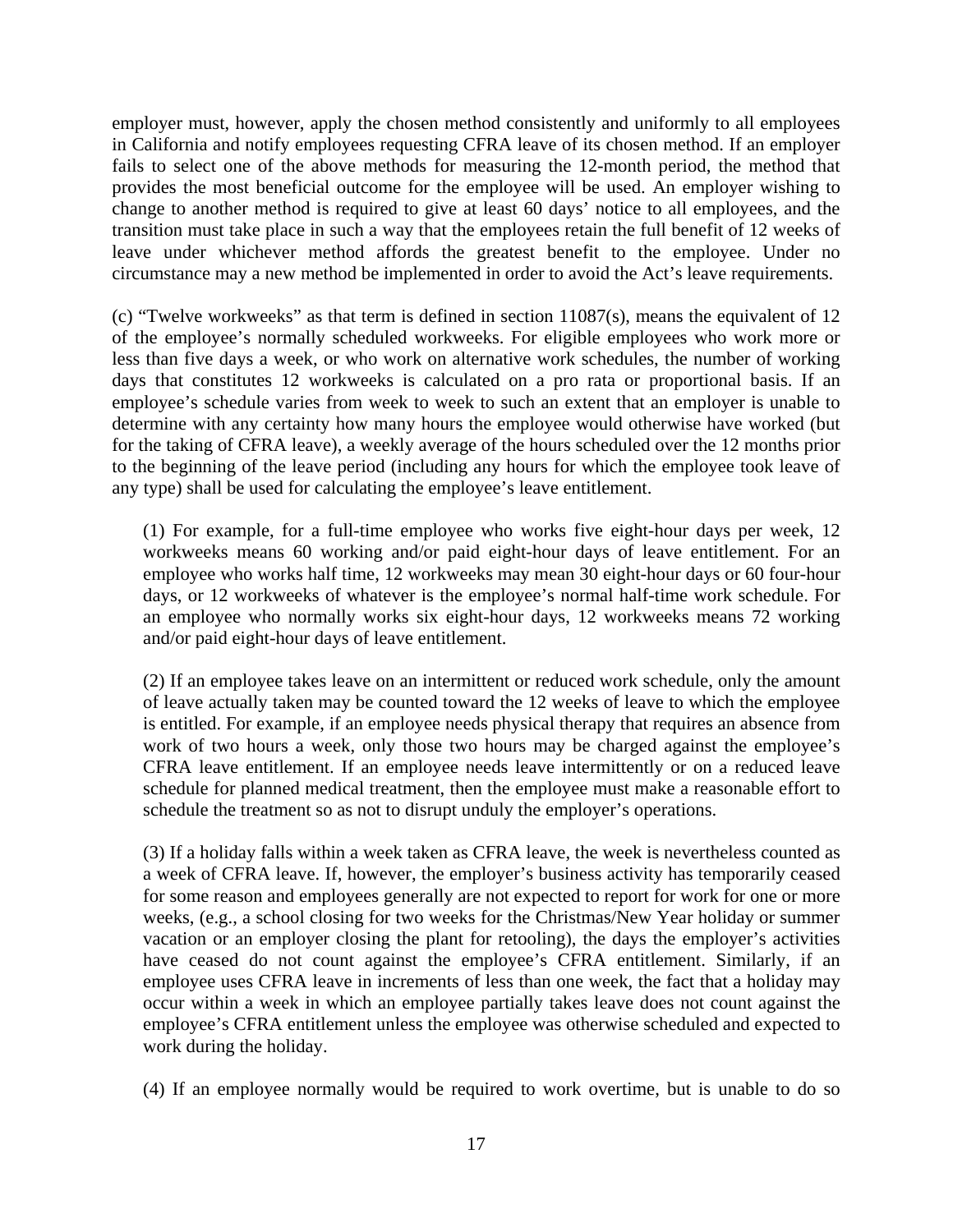because of a CFRA-qualifying reason that limits the employee's ability to work overtime, the hours that the employee would have been required to work may be counted against the employee's CFRA entitlement. In such a case, the employee is using intermittent or reduced schedule leave. For example, if an employee normally would be required to work 48 hours in a particular week, but due to a serious health condition the employee works 40 hours that week, the employee would utilize eight hours of CFRA-protected leave out of the 48-hour workweek. Voluntary overtime hours that an employee does not work due to a serious health condition shall not be counted against the employee's CFRA leave entitlement.

(5) If an employer has made a permanent or long-term change in the employee's schedule (for reasons other than CFRA, and prior to the employee notice of need for CFRA leave), the hours worked under the new schedule are to be used for making this calculation.

(d) Minimum duration for CFRA leaves taken intermittently or on a reduced leave schedule for the birth, adoption, or foster care placement of a child: CFRA leave taken for reason of the birth, adoption, or foster care placement of a child of the employee does not have to be taken in one continuous period of time. Any leave(s) taken shall be concluded within one year of the birth or placement of the child with the employee in connection with the adoption or foster care of the child by the employee. The basic minimum duration of the leave shall be two weeks. However, an employer shall grant a request for a CFRA leave of less than two weeks' duration on any two occasions and may grant requests for additional occasions of leave lasting less than two weeks.

(e) Minimum duration for CFRA leaves taken intermittently or on a reduced leave schedule for the serious health condition of a parent, child, or spouse or for the serious health condition of the employee: Where CFRA leave is taken for a serious health condition of the employee's child, parent, or spouse or of the employee, leave may be taken intermittently or on a reduced work schedule when medically necessary, as determined by the health care provider of the person with the serious health condition. However, intermittent or reduced work schedule leave may be taken for absences where the employee or family member is incapacitated or unable to perform the essential functions of the position because of a chronic serious health condition, even if he or shethe employee does not receive treatment by a health care provider. An employer must limit leave increments to the shortest period of time that the employer's payroll system uses to account for absences or use of leave provided it is not greater than one hour.

(1) If an employee needs intermittent leave or leave on a reduced work schedule that is foreseeable based on planned medical treatment for the employee or a family member, or if the employer agrees to permit intermittent or reduced schedule leave for the birth of a child or for placement of a child for adoption or foster care, the employer may require the employee to transfer temporarily to an available alternative position. This alternative position must have the equivalent rate of pay and benefits, the employee must be qualified for the position, and it must better accommodate recurring periods of leave than the employee's regular job. It need not have equivalent duties, although an employer may not transfer the employee to an alternative position to discourage the employee from taking leave or to otherwise work a hardship on the employee. Transfer to an alternative position may include altering an existing job to accommodate better the employee's need for intermittent leave or a reduced work schedule and must comply with any applicable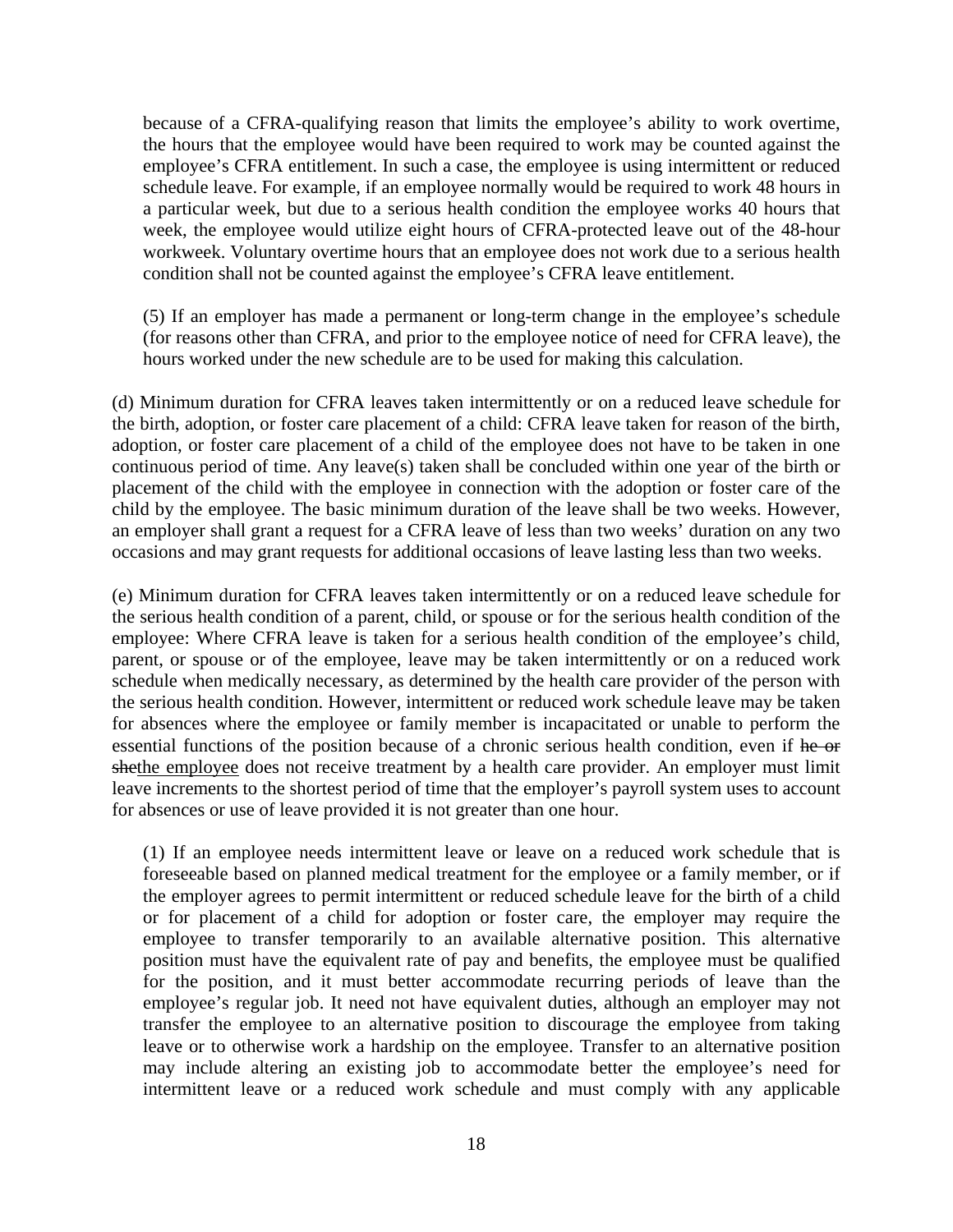collective bargaining agreement or employer leave policy, the FEHA, and any other applicable state or federal law.

(2) CFRA leave, including intermittent leave and/or reduced work schedules, is available to instructional employees of educational establishments and institutions under the same conditions as apply to all other eligible employees.

(3) Where it is physically impossible for an employee using intermittent leave or working a reduced leave schedule to commence or end work mid-way through a shift, such as where a flight attendant or a railroad conductor is scheduled to work aboard an airplane or train, or a laboratory employee is unable to enter or leave a sealed "clean room" during a certain period of time, the entire period that the employee is forced to be absent is designated as CFRA leave and counts against the employee's CFRA entitlement. However, an employee shall be permitted to return to work if he or shethe employee is able to perform other aspects of the work that are not physically impossible, such as administrative duties, and thereby shorten the time designated as CFRA leave.

(4) Employers may reduce exempt employees' pay for CFRA intermittent leave or a reduced work schedule, provided the reduction is not inconsistent with any applicable collective bargaining agreement or employer leave policy, the FEHA, and any other applicable state or federal law.

Note: Authority cited: Section 12935(a), Government Code. Reference: Sections 12945.2 and 12945.6, Government Code; DLSE Opinion Letter 03.12.2002; DLSE Opinion Letter 04.08.2002; Stats. 1993, ch. 827 (AB 1460), § 2; Family and Medical Leave Act of 1993, 29 U.S.C. § 2601 et seq.; and 29 C.F.R. § 825.

§ 11091. Requests for CFRA Leave: Advance Notice; Certification; Employer Response.

(a) Advance Notice.

(1) Verbal Notice.

Unless an employer waives its employees' notice obligations described herein, an employee shall provide at least verbal notice sufficient to make the employer aware that the employee needs CFRA leave, and the anticipated timing and duration of the leave. The employee need not expressly assert rights under CFRA or FMLA, or even mention CFRA or FMLA, to meet the notice requirement; however, the employee must state the reason the leave is needed, such as, for example, the expected birth of a child or for medical treatment. The mere mention of "vacation," other paid time off, or resignation does not render the notice insufficient, provided the underlying reason for the request is CFRA-qualifying, and the employee communicates that reason to the employer. The employer should inquire further of the employee if necessary to determine whether the employee is requesting CFRA leave and to obtain necessary information concerning the leave (i.e., commencement date, expected duration, and other permissible information). An employee has an obligation to respond to an employer's questions designed to determine whether an absence is potentially CFRA-qualifying. Failure to respond to permissible employer inquiries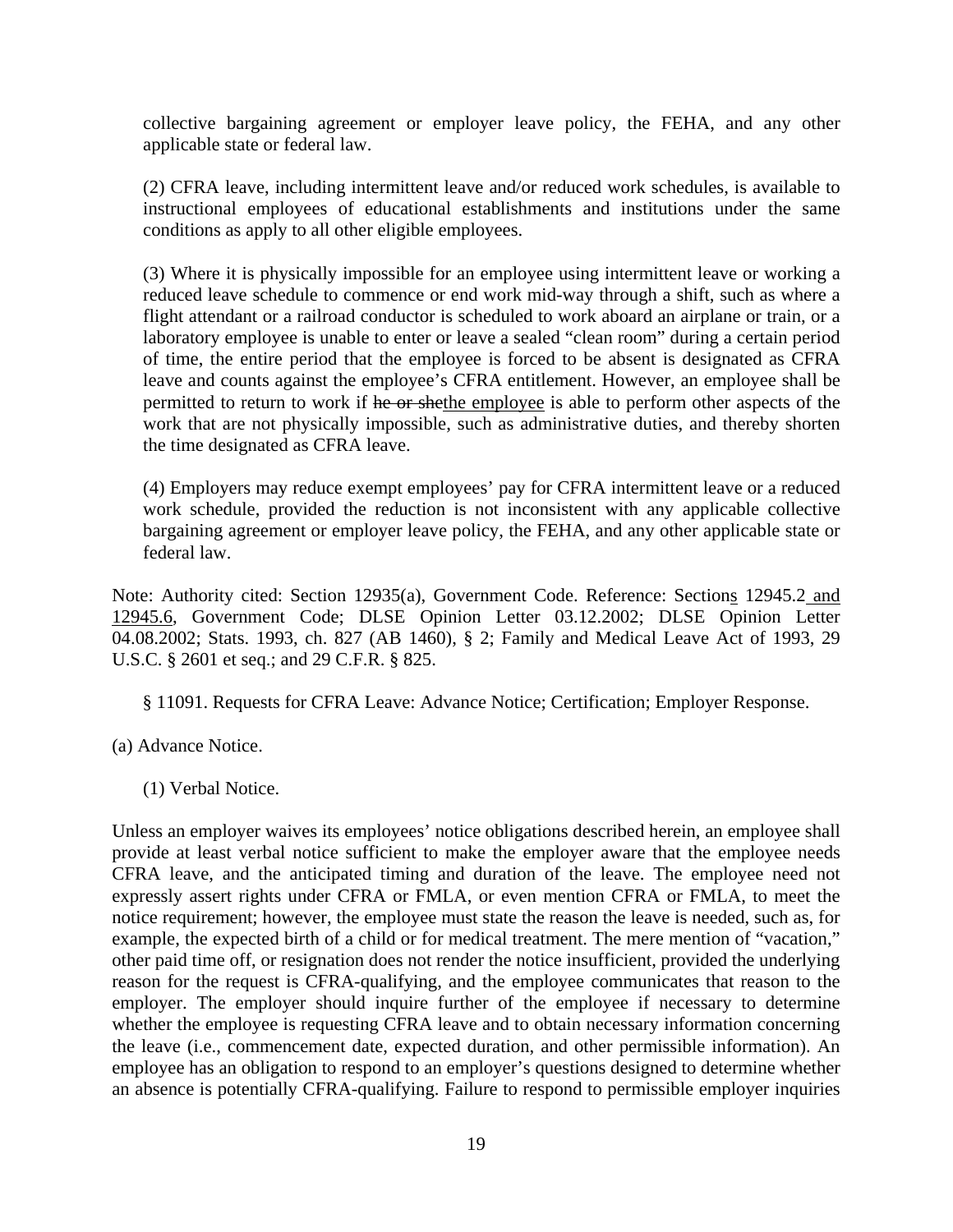regarding the leave request may result in denial of CFRA protection if the employer is unable to determine whether the leave is CFRA-qualifying.

(A) Under all circumstances, it is the employer's responsibility to designate leave, paid or unpaid, as CFRA or CFRA/FMLA qualifying, based on information provided by the employee or the employee's spokesperson, and to give notice of the designation to the employee.

(B) Employers may not retroactively designate leave as CFRA leave after the employee has returned to work, except with appropriate notice to the employee and where the employer's failure to timely designate does not cause harm or injury to the employee.

(2) 30 Days' Advance Notice.

An employer may require that employees provide at least 30 days' advance notice before CFRA leave is to begin if the need for the leave is foreseeable based on an expected birth, placement for adoption or foster care, or planned medical treatment for a serious health condition of the employee or a family member. The employee shall consult with the employer and make a reasonable effort to schedule any planned medical treatment or supervision so as to minimize disruption to the operations of the employer. Any such scheduling, however, shall be subject to the approval of the health care provider of the employee or the employee's child, parent or spouse.

(3) When 30 Days Not Practicable.

If 30 days' notice is not practicable, such as because of a lack of knowledge of approximately when leave will be required to begin, a change in circumstances, or a medical emergency, notice must be given as soon as practicable.

(4) Prohibition against Denial of Leave in Emergency or Unforeseeable Circumstances.

An employer shall not deny a CFRA leave, the need for which is an emergency or is otherwise unforeseeable, on the basis that the employee did not provide advance notice of the need for the leave, so long as the employee provided notice to the employer as soon as practicable.

(5) Employer Obligation to Inform Employees of Notice Requirement.

An employer shall give its employees reasonable advance notice of any notice requirements that it adopts. The employer may incorporate its notice requirements in the general notice requirements in section 11095 and such incorporation shall constitute reasonable advance notice. Failure of the employer to give or post such notice shall preclude the employer from taking any adverse action against the employee, including denying CFRA leave, for failing to furnish the employer with advance notice of a need to take CFRA leave.

(6) Employer Response to Leave Request.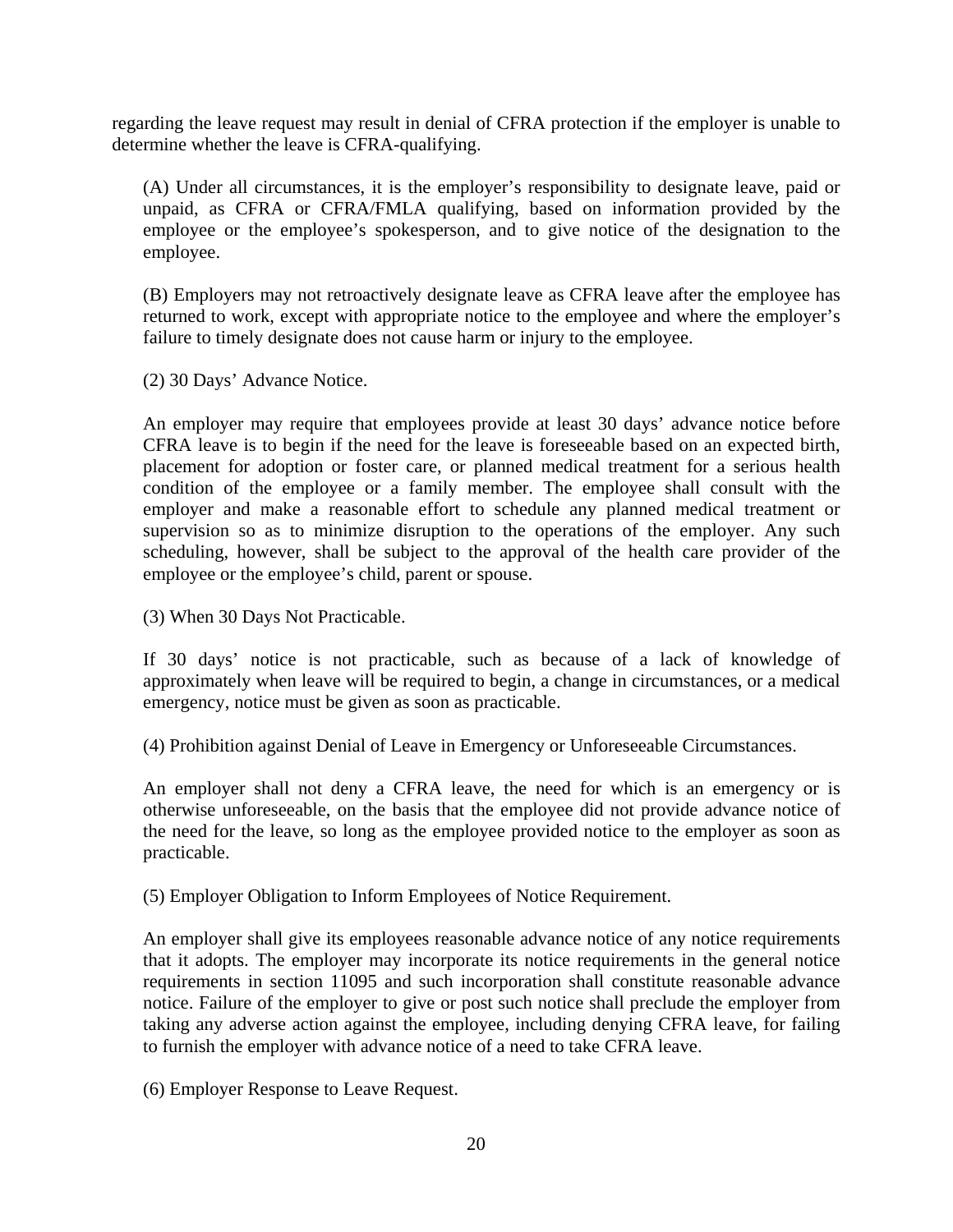The employer shall respond to the leave request as soon as practicable and in any event no later than five business days after receiving the employee's request. The employer shall attempt to respond to the leave request before the date the leave is due to begin. Once given, approval shall be deemed retroactive to the date of the first day of the leave.

(b) Medical Certification.

(1) Serious Health Condition of Child, Parent, or Spouse.

As a condition of granting a leave for the serious health condition of the employee's child, parent or spouse, the employer may require certification of the serious health condition, as defined in section  $11087(a)(1)$ . If the certification satisfies the requirements of section 11087(a)(1), the employer must accept it as sufficient. Upon expiration of the time period the health care provider originally estimated the employee needed to take care of the employee's child, parent or spouse, the employer may require the employee to obtain recertification, but only if additional leave is requested. The employer may not contact a health care provider for any reason other than to authenticate a medical certification.

(2) Serious Health Condition of Employee.

As a condition of granting a leave for the serious health condition of the employee, the employer may require certification of the serious health condition, as defined in section 11087(a)(2). Upon expiration of the time period the health care provider originally estimated the employee needed for his/herthe employee's own serious health condition, the employer may require the employee to obtain recertification, but only if additional leave is requested. The employer may not contact a health care provider for any reason other than to authenticate a medical certification.

(A) If the employer has a good faith, objective reason to doubt the validity of the certification the employee provides for his/herthe employee's own serious health condition, the employer may require, at the employer's own expense, the employee to obtain the opinion of a second health care provider, designated or approved by the employer, concerning any information in the certification. The health care provider designated or approved by the employer shall not be employed on a regular basis by the employer.

1. The employer may not ask the employee to provide additional information (e.g. symptoms, diagnosis, etc.) in the medical certification beyond that allowed by these regulations.

2. The employer is responsible for complying with all applicable law regarding the confidentiality of any medical information received.

(B) In any case in which the second opinion described in  $(b)(2)(A)$  differs from the opinion in the original certification, the employer may require, at the employer's expense, that the employee obtain the opinion of a third health care provider, designated or approved jointly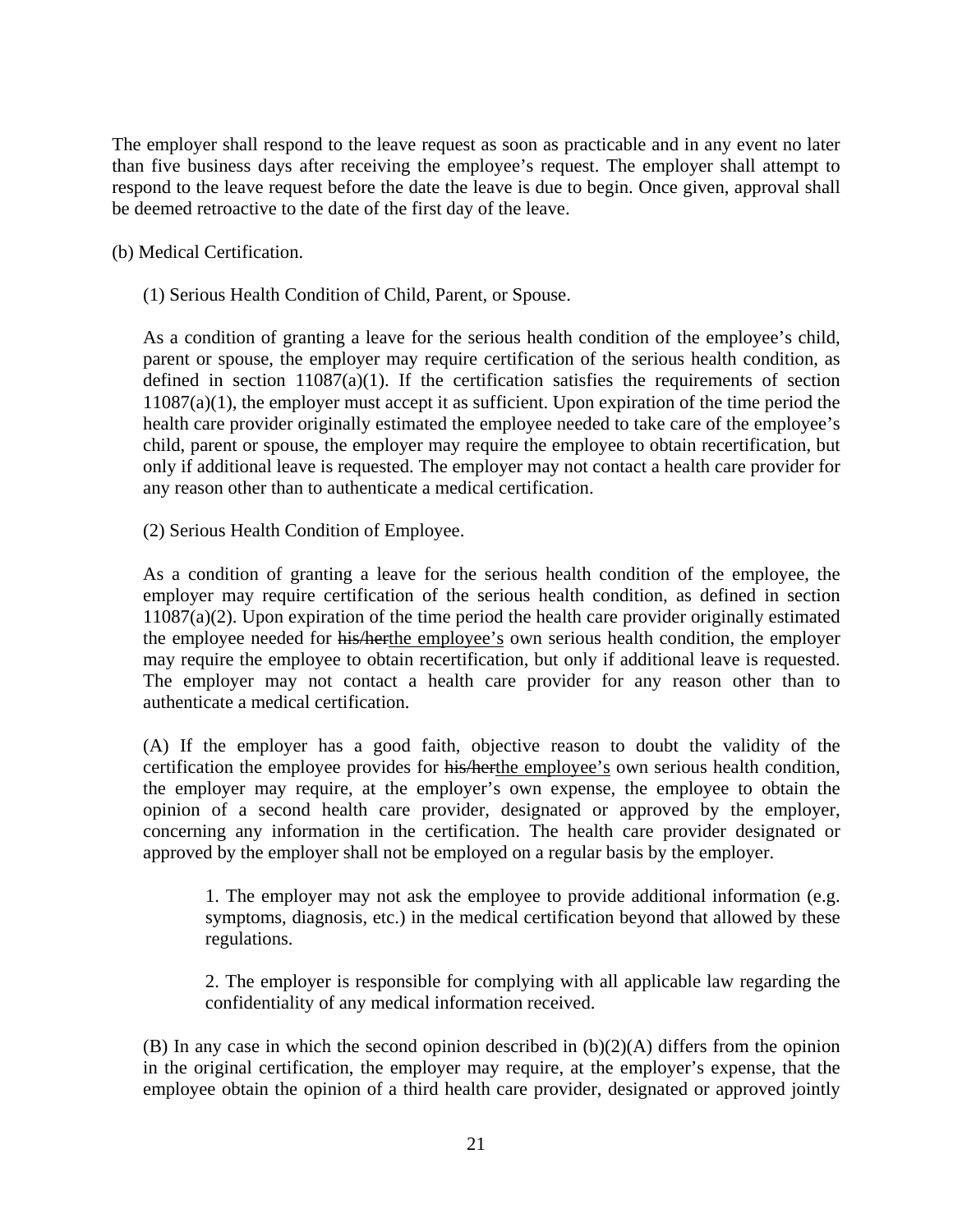by both the employer and the employee, concerning any information in the certification.

(C) The opinion of the third health care provider concerning the information in the certification shall be considered to be final and shall be binding on the employer and the employee.

(D) The employer is required to provide the employee with a copy of the second and third medical opinions, where applicable, without cost, upon the request of the employee.

(E) As a condition of an employee's return from medical leave, the employer may require the employee to obtain a release to return-to-work from his/herthe employee's health care provider stating that he/shethe employee is able to resume work, but only if the employer has a uniformly applied practice or policy of requiring such releases from other employees returning to work after illness, injury or disability and there is no collective bargaining agreement forbidding the practice. An employer is not entitled to a release to return-to-work for each absence taken on an intermittent or reduced leave schedule. However, an employer is entitled to a release to return-to-work for such absences up to once every 30 days if reasonable safety concerns exist regarding the employee's ability to perform his or herthe employee's duties.

(F) An employer may not require an employee to undergo a fitness-for-duty examination as a condition of an employee's return. After an employee returns from CFRA leave, any fitnessfor-duty examination must be job-related and consistent with business necessity, in accordance with section 11071 of these regulations.

(3) Providing Certification.

The employer may require that the employee provide any certification within no less than 15 calendar days of the employer's request for such certification, unless it is not practicable for the employee to do so despite the employee's good faith efforts. This means that, in some cases, the leave may begin before the employer receives the certification. Absent extenuating circumstances (e.g., unavailability of healthcare provider), if the employee fails to timely return the certification, the employer may deny CFRA protections for the leave following the expiration of the 15-day time period until a sufficient certification is provided. The same rules apply to recertification. If the employee never produces the certification or recertification, the leave is not CFRA leave. At the time the employer requests certification, the employer also must advise the employee of the anticipated consequences of his or herthe employee's failure to provide adequate certification.

Note: Authority cited: Section 12935, Government Code. Reference: Sections 12945.2 and 12945.6, Government Code; *White v. County of Los Angeles* (2014) 225 Cal.App.4th 690; Family and Medical Leave Act of 1993, 29 U.S.C. § 2601 et seq.; and 29 C.F.R. § 825.

#### § 11092. Terms of CFRA Leave.

(a) The following rules apply to the permissible terms of a CFRA leave, to the extent that they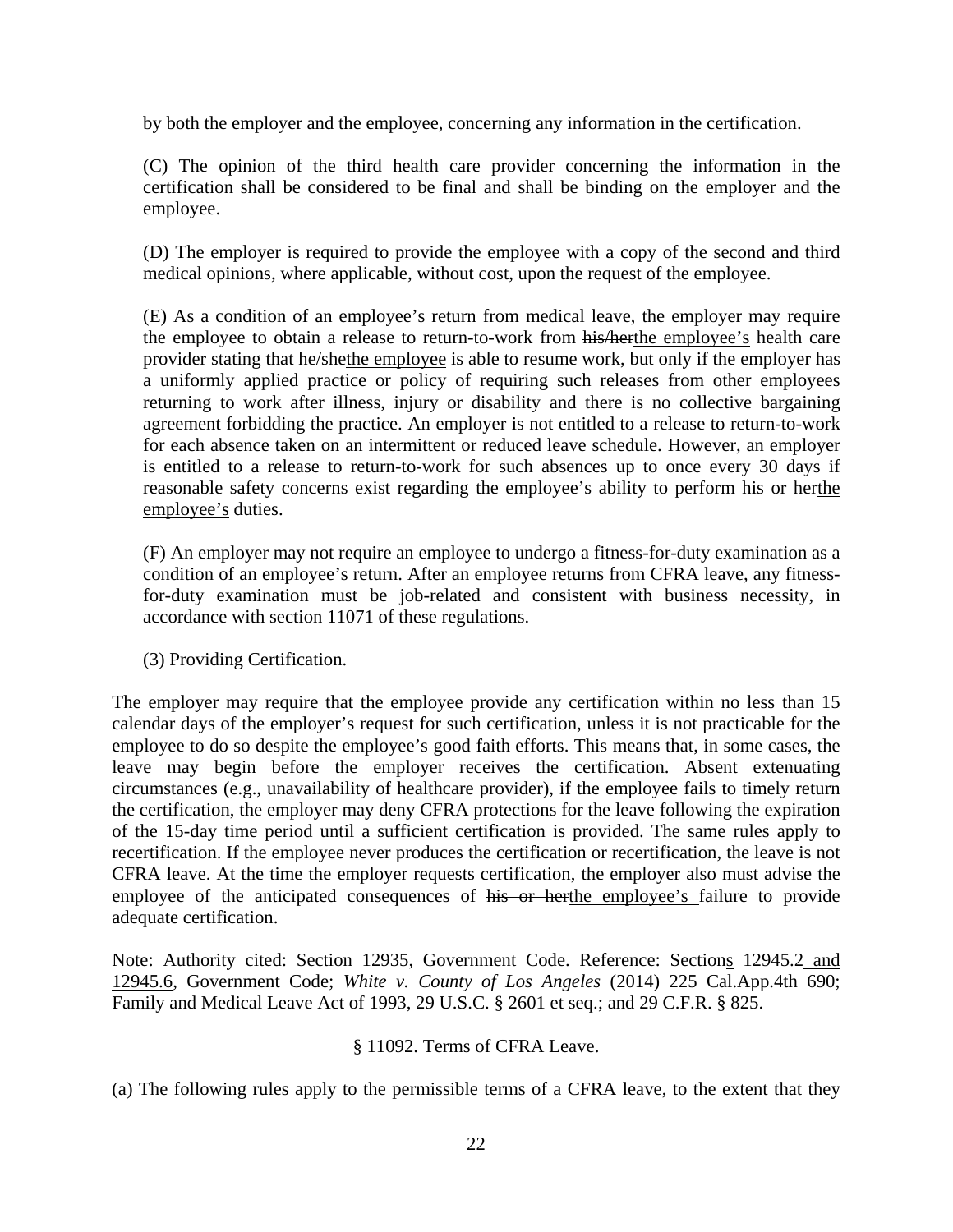are consistent with the requirements of the Employee Retirement Income Security Act (ERISA). Nothing in these regulations infringes on the employer's obligations, if any, under the Consolidated Omnibus Budget Reconciliation Act of 1985 (COBRA) or prohibits an employer from granting CFRA leave on terms more favorable to the employee than those listed below.

(b) Paid Leave.

An employer is not required to pay an employee during a CFRA leave except:

(1) An employee may elect to use or an employer may require an employee to use any accrued vacation time or other paid accrued time off (including undifferentiated paid time off (PTO)), that the employee is eligible to take during the otherwise unpaid portion of the CFRA leave. An employer does not have the right to require an employee to use accrued paid time off during an otherwise unpaid portion of a NPLA leave, though an employee may elect to do so. An employee may also elect to use, or an employer may require an employee to use, any accrued sick leave that the employee is eligible to take during the otherwise unpaid portion of a CFRA leave if the CFRA leave is for the employee's own serious health condition or any other reason if mutually agreed between the employer and the employee. If an employee is receiving a partial wage replacement benefit during the CFRA leave, the employer and employee may agree to have employer-provided paid leave, such as vacation, paid time off, or sick time supplement the partial wage replacement benefit, unless otherwise prohibited by law.

(2) For leave for an employee's own serious health condition, the employee may also substitute leave taken pursuant to a short- or long-term disability leave plan, as determined by the terms and conditions of the employer's leave policy, during the otherwise unpaid portion of the CFRA leave. This paid disability leave runs concurrently with CFRA leave, and may continue longer than the CFRA leave if permitted by the disability leave plan. An employee receiving any form of disability payments is not on "unpaid leave" and, therefore, an employer may not require the employee to use paid time off, sick leave, or accrued vacation.

(3) An employee receiving Paid Family Leave to care for the serious health condition of a family member or to bond with a new child is not on "unpaid leave," and, therefore, an employer may not require the employee to use paid time off, sick leave, or accrued vacation.

(4) Only if the employee requests leave for what would be a CFRA-qualifying event may an employer require the employee to use any accrued vacation time or other paid accrued time off (including PTO) that the employee is eligible to take during the otherwise unpaid portion of the CFRA leave. If an employee uses paid leave under circumstances that do not qualify as CFRA leave, the leave will not count against the employee's CFRA leave entitlement.

(A) If an employee requests to utilize accrued vacation time or other paid accrued time off without reference to a CFRA-qualifying purpose, an employer may not ask whether the employee is taking the time off for a CFRA-qualifying purpose.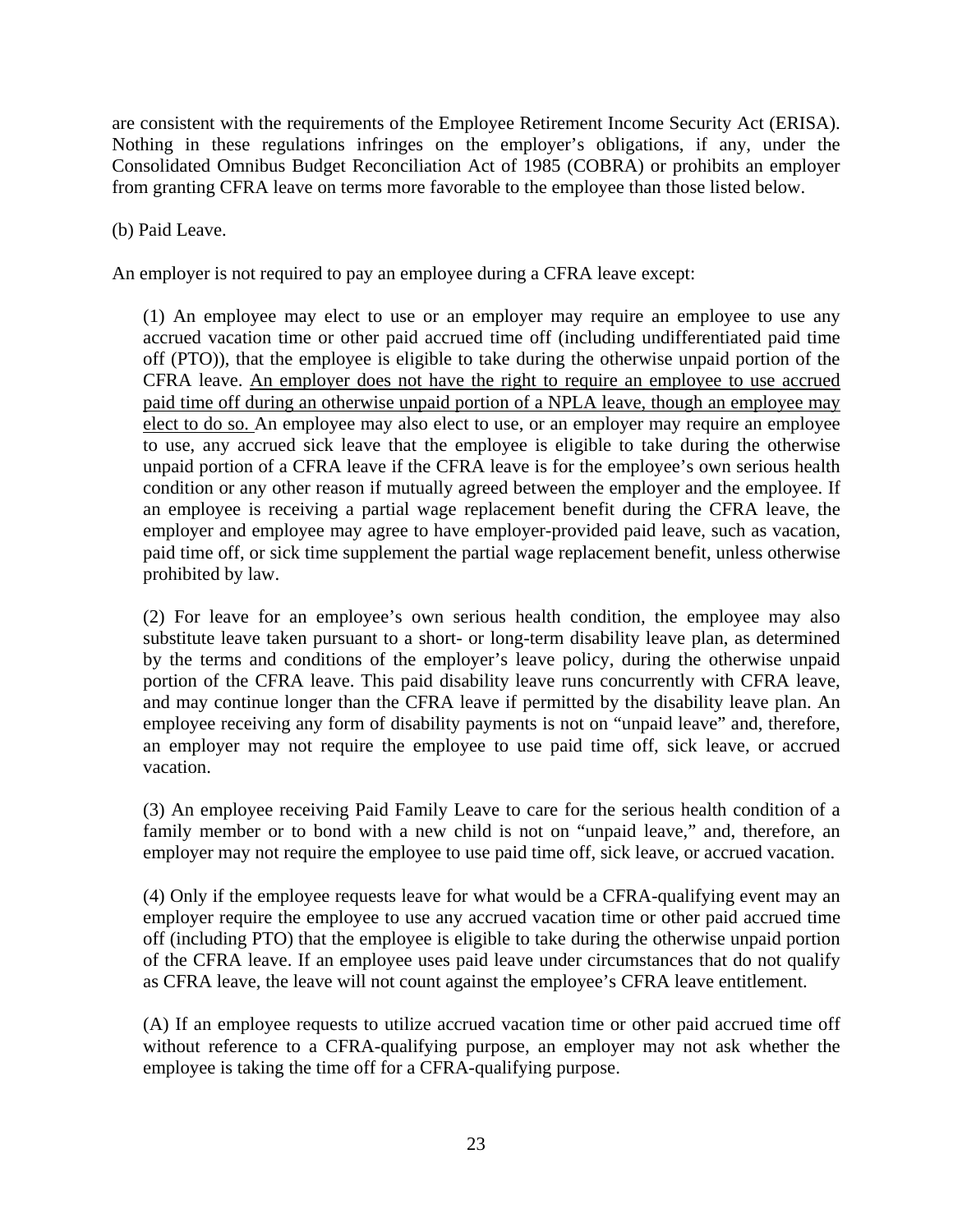1. If the employer denies the employee's request and the employee then provides information that the requested time off is or may be for a CFRA-qualifying purpose, the employer may inquire further into the reasons for the absence. If the absence is CFRA-qualifying, then the rules in section 11092(b)(1) and (2), above, apply.

(5) An employer and employee may negotiate for the employee's use of any additional paid or unpaid time off instead of using CFRA leave provided by this section.

(c) Provision of Health Benefits.

If the employer provides health benefits under any group health plan, the employer has an obligation to continue providing such benefits during an employee's CFRA leave, FMLA leave, or both. The following rules apply:

(1) The employer shall maintain and pay for an employee's health coverage at the same level and under the same conditions as coverage would have been provided if the employee had not taken CFRA leave.

(2) The employer's obligation commences on the date leave first begins under CFRA for the duration of the leave, up to a maximum of 12 workweeks in a 12-month period. As section 11044(c) of the Council's pregnancy disability leave regulations state, "The time that an employer maintains and pays for group health coverage during pregnancy disability leave shall not be used to meet an employer's obligation to pay for 12 weeks of group health coverage during leave taken under CFRA. This shall be true even where an employer designates pregnancy disability leave as family and medical leave under FMLA. The entitlements to employer-paid group health coverage during pregnancy disability leave and during CFRA are two separate and distinct entitlements."

(3) A "group health plan" is as defined in section  $5000(b)(1)$  of the Internal Revenue Code of 1986. If the employer's group health plan includes dental care, eye care, mental health counseling, or other types of coverage, or if it includes coverage for an employee's dependents as well as for the employee, the employer shall also continue this coverage.

(4) Although the employer's obligation to continue group health benefits under either FMLA or CFRA, or both, does not exceed 12 workweeks in a 12-month period, nothing shall preclude the employer from maintaining and paying for health care coverage for longer than 12 workweeks.

(5) An employer may recover the premium that the employer paid for maintaining group health care coverage during any unpaid part of the CFRA leave if both of the following conditions occur:

(A) The employee fails to return from leave after the period of leave to which the employee is entitled has expired. An employee is deemed to have failed to return from leave if he/shethe employee works less than 30 days after returning from CFRA leave. An employee who retires during CFRA leave or during the first 30 days after returning is deemed to have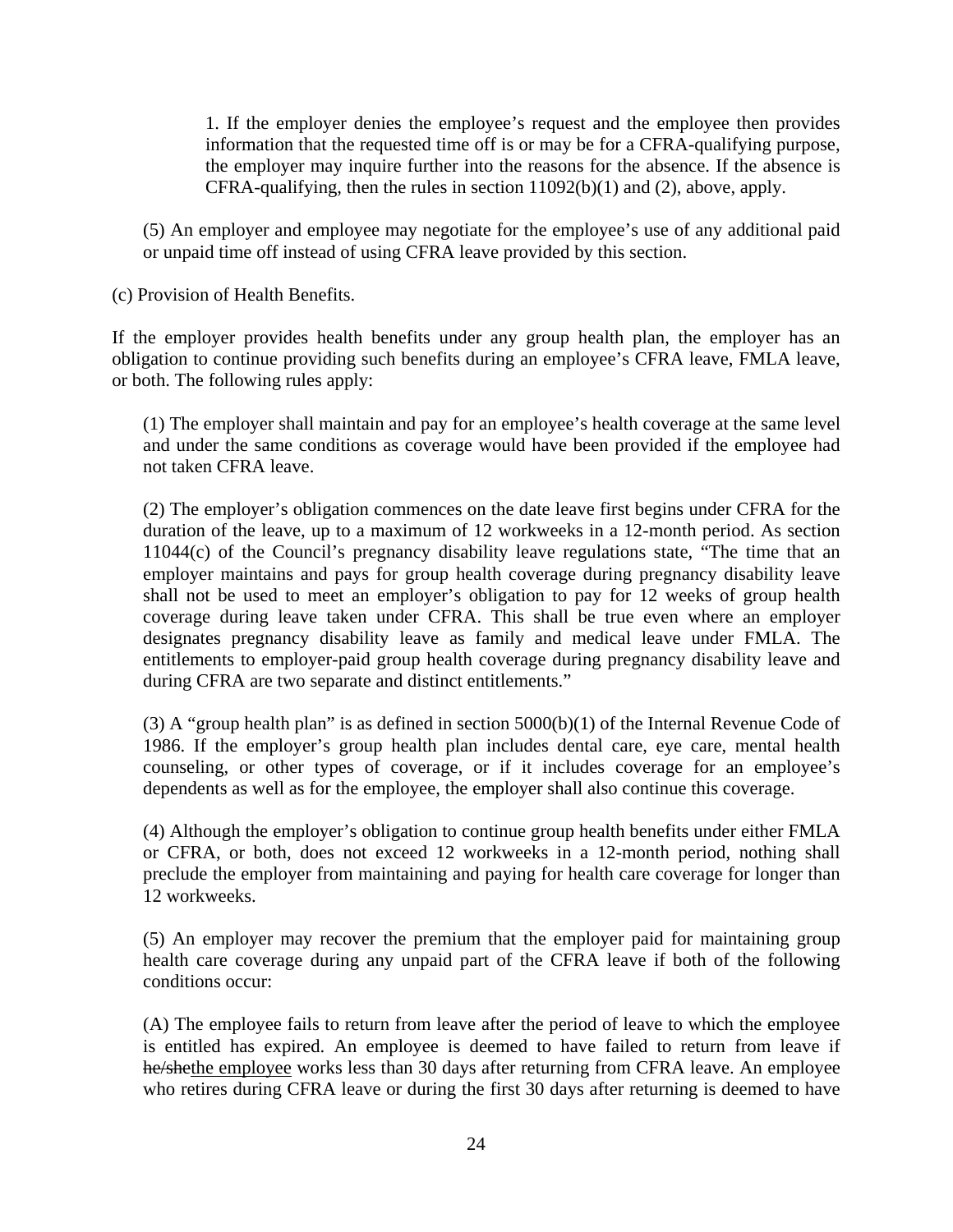returned from leave.

(B) The employee's failure to return from leave is for a reason other than the continuation, recurrence, or onset of a serious health condition that entitles the employee to CFRA leave, or other circumstances beyond the control of the employee.

(6) Group health plan coverage must be maintained for an employee on CFRA leave until:

(A) The employee's CFRA leave entitlement is exhausted;

(B) The employer can show that the employee would have been laid off and the employment relationship terminated for lawful reasons during the period of the CFRA leave; or

(C) The employee provides unequivocal notice of intent not to return to work.

(d) Employee Payment of Group Health Benefit Premiums.

If employees are required to pay premiums for any part of their group health coverage, the employer must provide the employee with advance written notice of the terms and conditions under which premium payments must be made.

(1) If CFRA leave is paid, the employee's share of premiums must be paid by the method normally used during any paid leave, typically as a payroll deduction, unless a voluntary agreement between the employer and the employee dictates otherwise.

(2) If CFRA leave is unpaid, the employer may require that payment be made to the employer or to the insurance carrier, but no additional charge may be added to the employee's premium payment for administrative expenses. The employer may require employees to pay their share of premium payments in any of the following ways:

(A) Payment due at the same time as if made by payroll deduction;

(B) Payment due on the same schedule as payments are made under COBRA;

(C) Payment prepaid pursuant to a cafeteria plan at the employee's option;

(D) The employer's existing rules for payment by employees on leave without pay would apply, provided that such rules do not require prepayment (i.e., prior to the commencement of the leave) of the premiums that will become due during a period of unpaid CFRA leave or payment of higher premiums than if the employee had continued to work instead of taking leave; or

(E) Another system voluntarily agreed to between the employer and the employee, which may include prepayment of premiums (e.g., through increased payroll deductions when the need for the CFRA leave is foreseeable).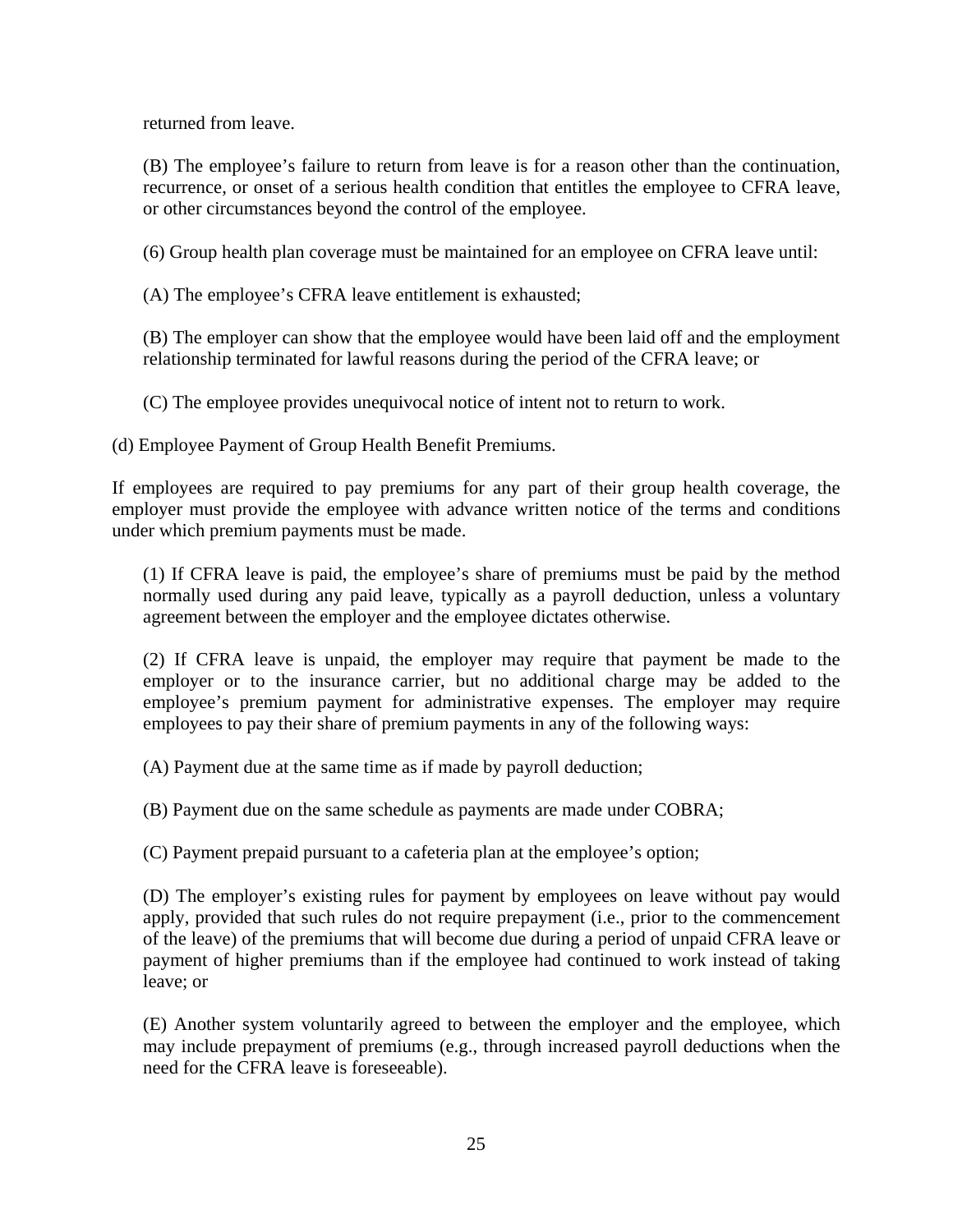(3) Unless an employer policy provides a longer grace period, an employer's obligation to maintain health benefits coverage ceases under CFRA if an employee's premium payment is more than 30 days late. In order to drop coverage, an employer must provide written notice at least 15 days before coverage is to cease, advising that coverage will be dropped on a specified date at least 15 days after the date of the written notice unless payment has been received by that date.

(A) The employer may recover the employee's share of any premium payments missed by the employee for any CFRA leave period during which the employer maintains health coverage by paying the employee's share.

(B) Regardless of whether an employee pays premiums while on CFRA leave, all other obligations of an employer under CFRA would continue, such as reinstatement upon return and complete restoration of coverage/benefits equivalent to those that the employee would have had if leave had not been taken, including family or dependent coverage.

(C) If an employer terminates an employee's health benefits coverage in accordance with this section because of the employee's non-payment of premiums and fails to restore the employee's health insurance as required by this section upon the employee's return, the employer may be liable for benefits lost by reason of the violation, for other actual monetary losses sustained as a direct result of the violation, and for appropriate equitable relief tailored to the harm suffered.

(e) Other Benefits and Seniority.

During the period of CFRA leave, the employee is entitled to accrual of seniority and to participate in health plans for any additional period of leave not covered by (c) above; in any employee benefit plans, including life, short-term or long-term disability or accident insurance; pension and retirement plans; and supplemental unemployment benefit plans to the same extent and under the same conditions as would apply to any other leave granted by the employer for any reason other than CFRA leave.

(1) Unpaid CFRA leave for the serious health condition of the employee shall be compared to other unpaid disability leaves whereas unpaid CFRA leaves for all other purposes shall be compared to other unpaid personal leaves offered by the employer. CFRA leave shall not constitute a break in service or cause the employee to lose seniority, even if other paid or unpaid leave constitutes a break in service for purposes of establishing longevity or seniority, or for layoff, recall, promotion, job assignment, or seniority-related benefits.

(2) If an employer provides a new health plan or benefits or changes health benefits or plans while an employee is on CFRA leave, the employer must give written notice to the employee that he or shethe employee is subject to the new or changed plan/benefits to the same extent as if the employee were not on leave.

(f) Continuation of Other Benefits.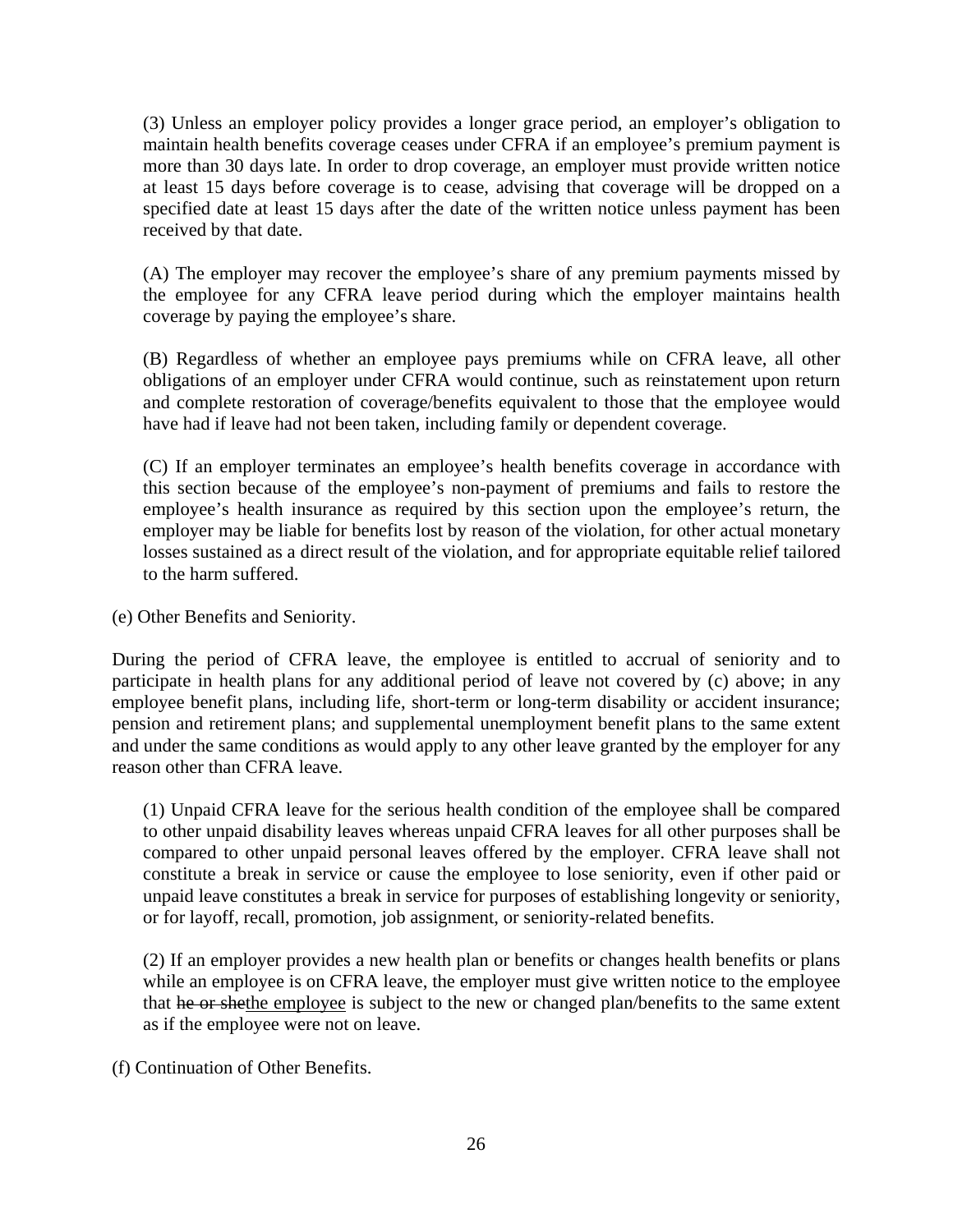If the employer has no policy, practice or collective bargaining agreement that requires or authorizes any other type of unpaid personal or disability leave or if the employer's other unpaid personal or disability leaves do not allow for the continuation of benefits during these leaves, an employee taking a CFRA leave shall be entitled to continue to participate in the employer's health plans, pension and retirement plans, supplemental unemployment benefit plans or any other health and welfare employee benefit plan, in accordance with the terms of those plans, during the period of the CFRA leave.

(1) As a condition of continued coverage of group medical benefits (beyond the employer's obligation during the 12-week period described above in (c)), life insurance, short- or longterm disability plans or insurance, accident insurance, or other similar health and welfare employee benefit plans during any unpaid portion of the leave, the employer may require the employee to pay premiums at the group rate.

(A) If the employee elects not to pay premiums to continue these benefits, this nonpayment of premiums shall not constitute a break in service for purposes of longevity, seniority under any collective bargaining agreement or any employee benefit plan requiring the payment of premiums.

(2) An employer is not required to make plan payments to any pension and/or retirement plan or to count the leave period for purposes of time accrued under any such plan during any unpaid portion of the CFRA leave. The employer shall allow an employee covered by a pension and/or retirement plan to continue to make contributions, in accordance with the terms of these plans, during the unpaid portion of the leave period.

(g) Employee Status.

The employee shall retain employee status during the period of the CFRA leave. The leave shall not constitute a break in service for purposes of longevity and/or seniority under any collective bargaining agreement or under any employee benefit plan. Benefits must be resumed upon the employee's reinstatement in the same manner and at the same levels as provided when the leave began, without any new qualification period, physical exam, et cetera.

Note: Authority cited: Section 12935(a), Government Code. Reference: Sections 12945.2 and 12945.6, Government Code; Family and Medical Leave Act of 1993, 29 U.S.C. § 2601 et seq.; ERISA, 29 U.S.C. § 1001 et seq.; and COBRA, 29 U.S.C. § 1161 et seq.

§ 11093. Relationship between CFRA Leave and Pregnancy Disability Leave; Relationship between CFRA Leave and Non-Pregnancy Related Disability Leave; Relationship between CFRA Leave and NPLA Leave.

(a) Separate and Distinct Entitlements.

The right to take a CFRA leave under Government Code section 12945.2 is separate and distinct from the right to take a pregnancy disability leave under Government Code section 12945 and section 11035 et seq. of the regulations.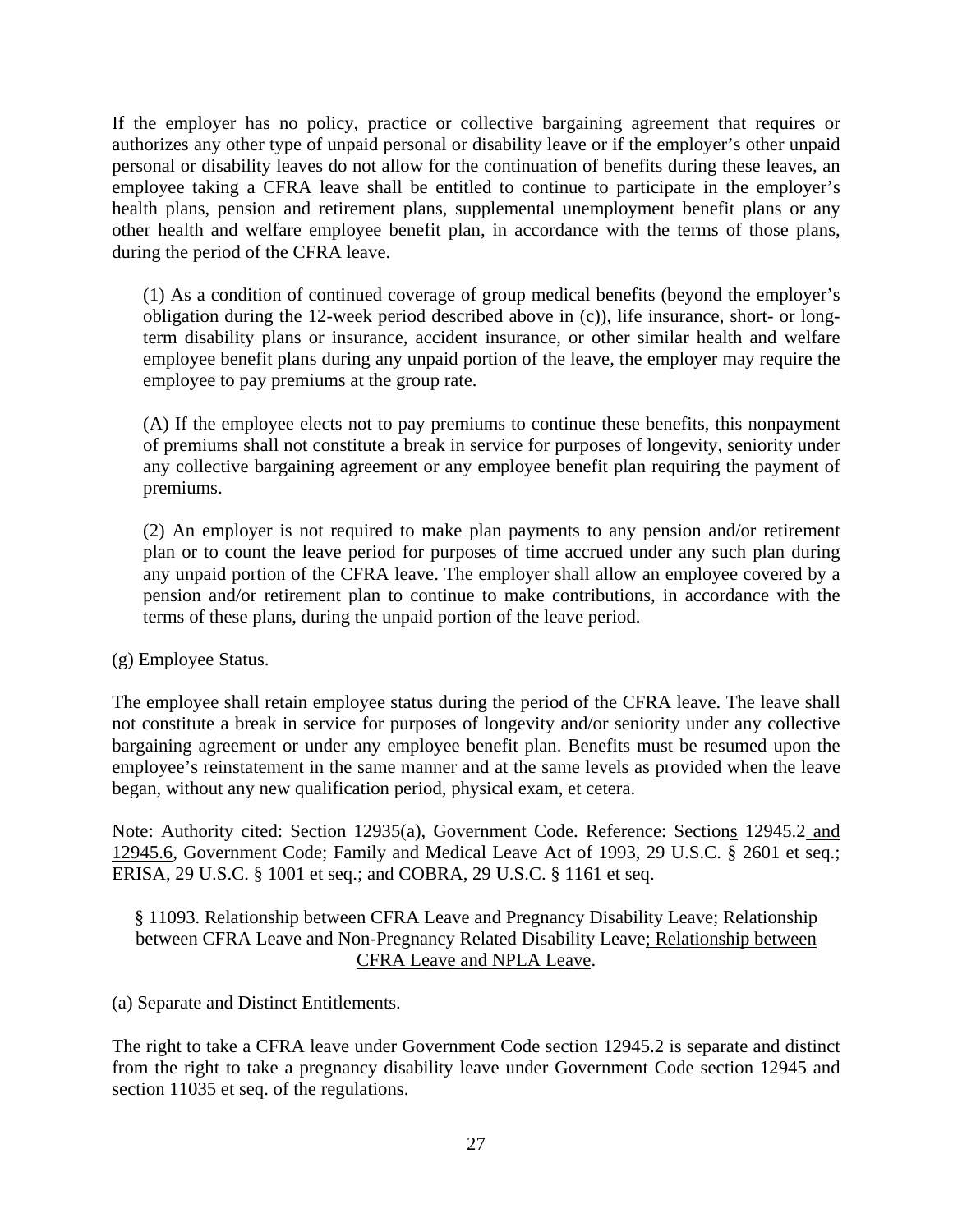#### (b) Serious Health Condition - Pregnancy.

An employee's own disability due to pregnancy, childbirth or a related medical condition is not included as a serious health condition under CFRA. Any period of incapacity or treatment due to pregnancy, including prenatal care, is included as a serious health condition under FMLA.

# (c) CFRA Leave after Pregnancy Disability Leave.

At the end of the employee's period(s) of pregnancy disability, or at the end of four months of pregnancy disability leave, whichever occurs first, a CFRA-eligible employee may request to take CFRA leave of up to 12 workweeks for reason of the birth of her the employee's child, if the child has been born by this date. There is no requirement that either the employee or child have a serious health condition in order for the employee to take CFRA leave. There is also no requirement that the employee no longer be disabled by her the employee's pregnancy, childbirth or a related medical condition before taking CFRA leave for reason of the birth of her-the employee's child.

(1) Where an employee has utilized four months of pregnancy disability leave prior to the birth of her the employee's child, and her the employee's health care provider determines that a continuation of the leave is medically necessary, an employer may, but is not required to, allow an eligible employee to utilize CFRA leave prior to the birth of her-the employee's child. No employer shall, however, be required to provide more CFRA leave than the amount to which the employee is otherwise entitled, but this does not excuse the employer's other obligations under the FEHA, such as the obligation to provide reasonable accommodation under the disability provisions, where applicable.

(d) Maximum Entitlement.

The maximum possible combined leave entitlement for both pregnancy disability leave (under FMLA and Government Code section 12945) and CFRA leave for reason of the birth of the child (under this article) is four months and 12 workweeks. This assumes that the employee is disabled by pregnancy, childbirth or a related medical condition for four months and then requests, and is eligible for, a 12-week CFRA leave for reason of the birth of her the employee's child. This maximum entitlement does not include leave provided as a reasonable accommodation for a physical or mental disability under the FEHA.

#### (e) Disability Leave.

The right to take a CFRA leave under Government Code section 12945.2 is separate and distinct from the right to take a disability leave under Government Code section 12945 and section 11064 et seq. of the regulations. If an employee has a serious health condition that also constitutes a disability as defined by Government Code section 12926 and cannot return to work at the conclusion of her the employee's CFRA leave, the employer has an obligation to engage that employee in an interactive process to determine whether an extension of that leave would constitute a reasonable accommodation under the FEHA.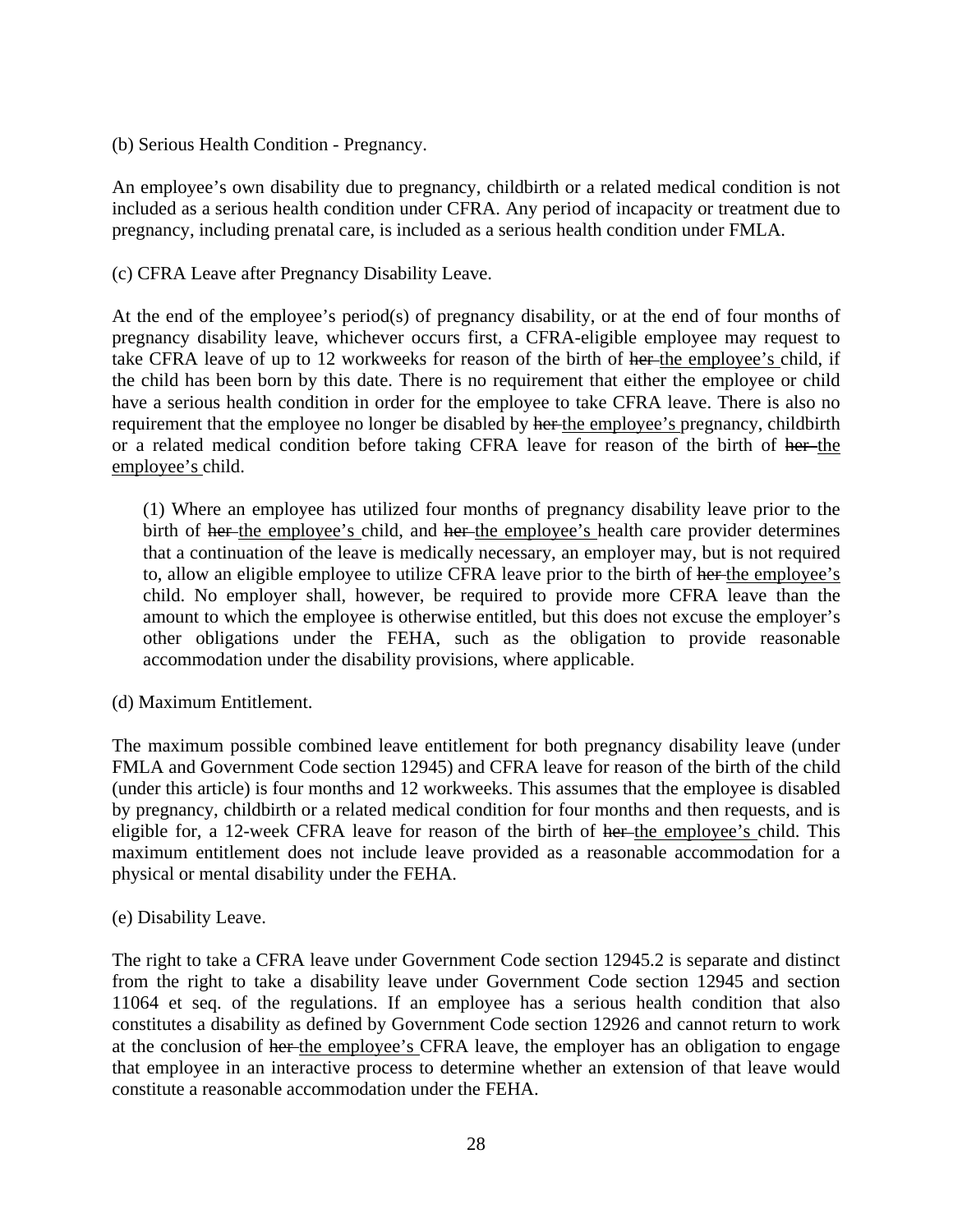# (f) Relationship Between CFRA Leave, FMLA Leave, and NPLA Leave.

If an employee is covered by CFRA Leave and FMLA Leave, then the employee is not also entitled to leave under the NPLA. Thus, for an eligible employee that is employed by an employer who directly employs 50 or more persons within any state of the United States, the District of Columbia or any territory or possession of the United States to perform services for a wage or salary ("covered employer"), the employee's entitlement to leave for the birth, adoption, or foster care placement of the employee's child or for the employee's own serious health condition or that of their child, parent, or spouse comes from the CFRA and FMLA. If an Egligible employee is employed by an employer who directly employs 20 or more persons within any state of the United States, the District of Columbia or any territory or possession of the United States to perform services for a wage or salary (but less than 50 persons), the employee's entitlement to leave for the birth, adoption, or foster care placement of the employee's child comes from the NPLA and the employee is not entitled to other forms of leave provided by the CFRA and FMLA (e.g. leave for the employee's own serious health condition or the serious health condition of the employee's child, parent or spouse).

Note: Authority cited: Section 12935(a), Government Code. Reference: Sections 12945, and 12945.2, and 12945.6, Government Code; Family and Medical Leave Act of 1993, 29 U.S.C. § 2601 et seq.; and 29 C.F.R. § 825.

§ 11094. Retaliation and Protection from Interference with CFRA and NPLA Rights.

(a) Any violation of CFRA or its implementing regulations constitutes interfering with, restraining, or denying the exercise of rights provided by CFRA. "Interfering with" the exercise of an employee's rights includes, for example, refusing to authorize CFRA leave and discouraging an employee from using such leave. It would also include an action by a covered employer to avoid responsibilities under CFRA, for example:

(1) Transferring employees from one worksite to another for the purpose of reducing worksites, or to keep worksites below the 20-employee or 50-employee threshold for employee eligibility under NPLA or CFRA;

(2) Changing the essential functions of the job in order to preclude the taking of leave;

(3) Reducing an employee's hours available to work in order to avoid employee eligibility; and

(4) Terminating an employee when it anticipates an otherwise eligible employee will be asking for a CFRA-qualifying leave in the future.

(b) CFRA's prohibition against "interference" prohibits an employer from discriminating or retaliating against an employee or prospective employee for having exercised or attempted to exercise CFRA rights or giving information or testimony regarding his or herthe employee's CFRA leave, or another person's CFRA leave, in any inquiry or proceeding related to any right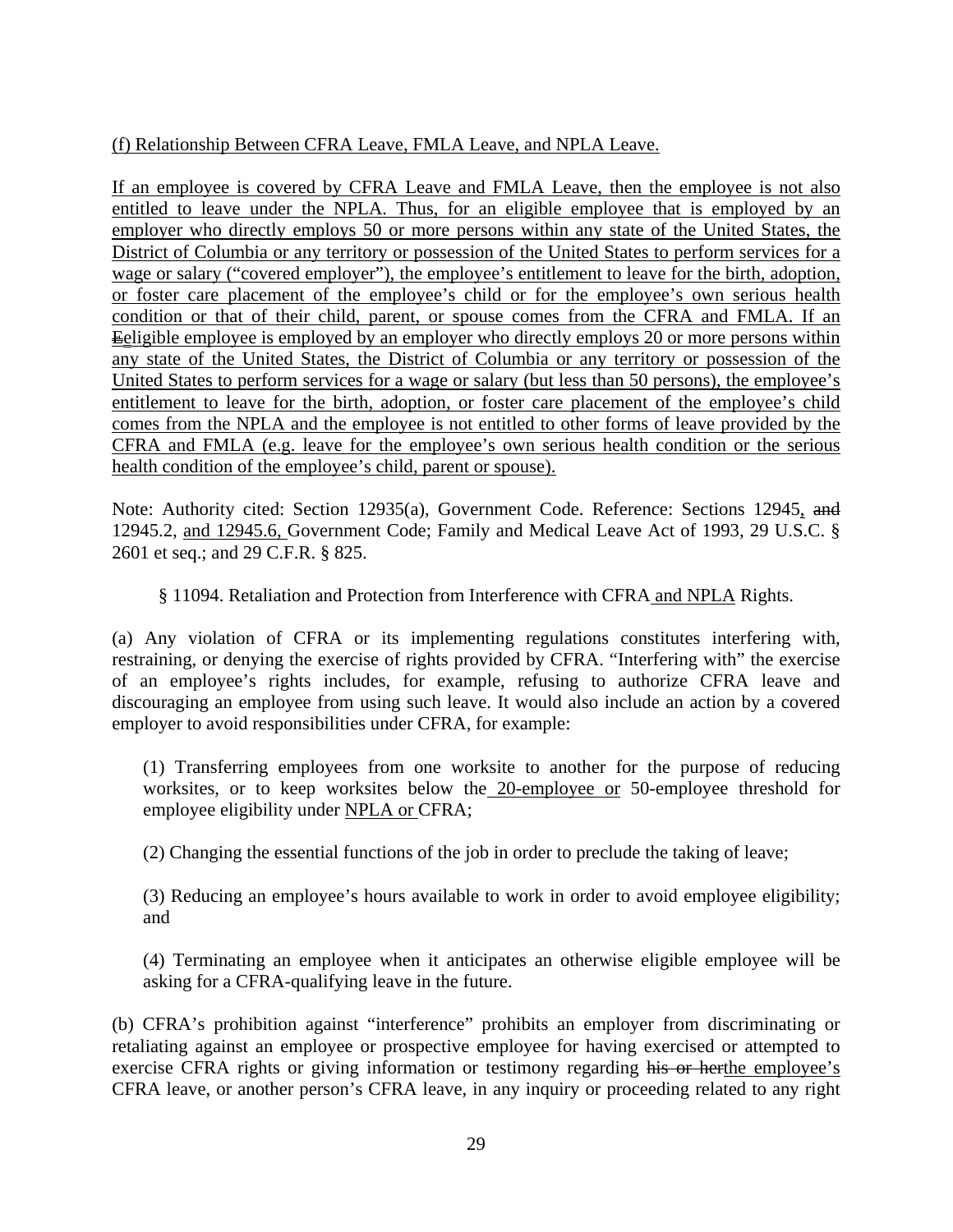guaranteed under this article. For example, if an employee on leave without pay would otherwise be entitled to full benefits (other than health benefits), the same benefits would be required to be provided to an employee on unpaid CFRA leave. By the same token, employers cannot use the taking of CFRA leave as a negative factor in employment actions, such as hiring, promotions or disciplinary actions; nor can CFRA leave be counted against an employee under an employer's attendance policies.

(c) Employees cannot waive, nor may employers induce employees to waive, their prospective rights under CFRA. For example, employees (or their collective bargaining representatives) cannot "trade off" the right to take CFRA leave against some other benefit offered by the employer. This does not prevent the settlement or release of CFRA claims by employees based on past employer conduct without the approval of a court. Nor does it prevent an employee's voluntary and uncoerced acceptance (not as a condition of employment) of a light duty assignment while recovering from a serious health condition. An employee's acceptance of such light duty assignment does not constitute a waiver of the employee's prospective rights, including the right to be reinstated to the same position the employee held at the time the employee's CFRA leave commenced or to a comparable position.

(d) All individuals, and not merely employees who are CFRA-qualified, are protected from retaliation for opposing (e.g., filing a complaint about) any practice that is unlawful under CFRA. They are similarly protected if they oppose any practice that they reasonably believe to be a violation of CFRA or its implementing regulations.

(e) In addition to retaliation prohibited by CFRA, retaliation is also prohibited by the NPLA and by Government Code 12940 and section 11021 of the regulations.

Note: Authority cited: Section 12935(a), Government Code. Reference: Sections 12940, and 12945.2, and 12945.6, Government Code; Family and Medical Leave Act of 1993, 29 U.S.C. § 2601 et seq.; and 29 C.F.R. § 825.

# § 11095. Notice of CFRA and NPLA Rights and Obligations.

(a) Employers to Post Notice.

Every employer covered by the CFRA and/or NPLA is required to post and keep posted on its premises, in conspicuous places where employees are employed, a notice explaining the Act's provisions and providing information concerning the procedures for filing complaints of violations of the Act with the Department of Fair Employment and Housing. The notice must be posted prominently where it can be readily seen by employees and applicants for employment. The poster and the text must be large enough to be easily read and contain fully legible text. Electronic posting is sufficient to meet this posting requirement as long as it otherwise meets the requirements of this section. If the employer publishes an employee handbook that describes other kinds of personal or disability leaves available to its employees, the employer shall include a description of CFRA and/or NPLA leave in the next edition of its handbook it publishes following adoption of these regulations. The employer may include both pregnancy disability leave and CFRA and/or NPLA leave requirements in a single notice.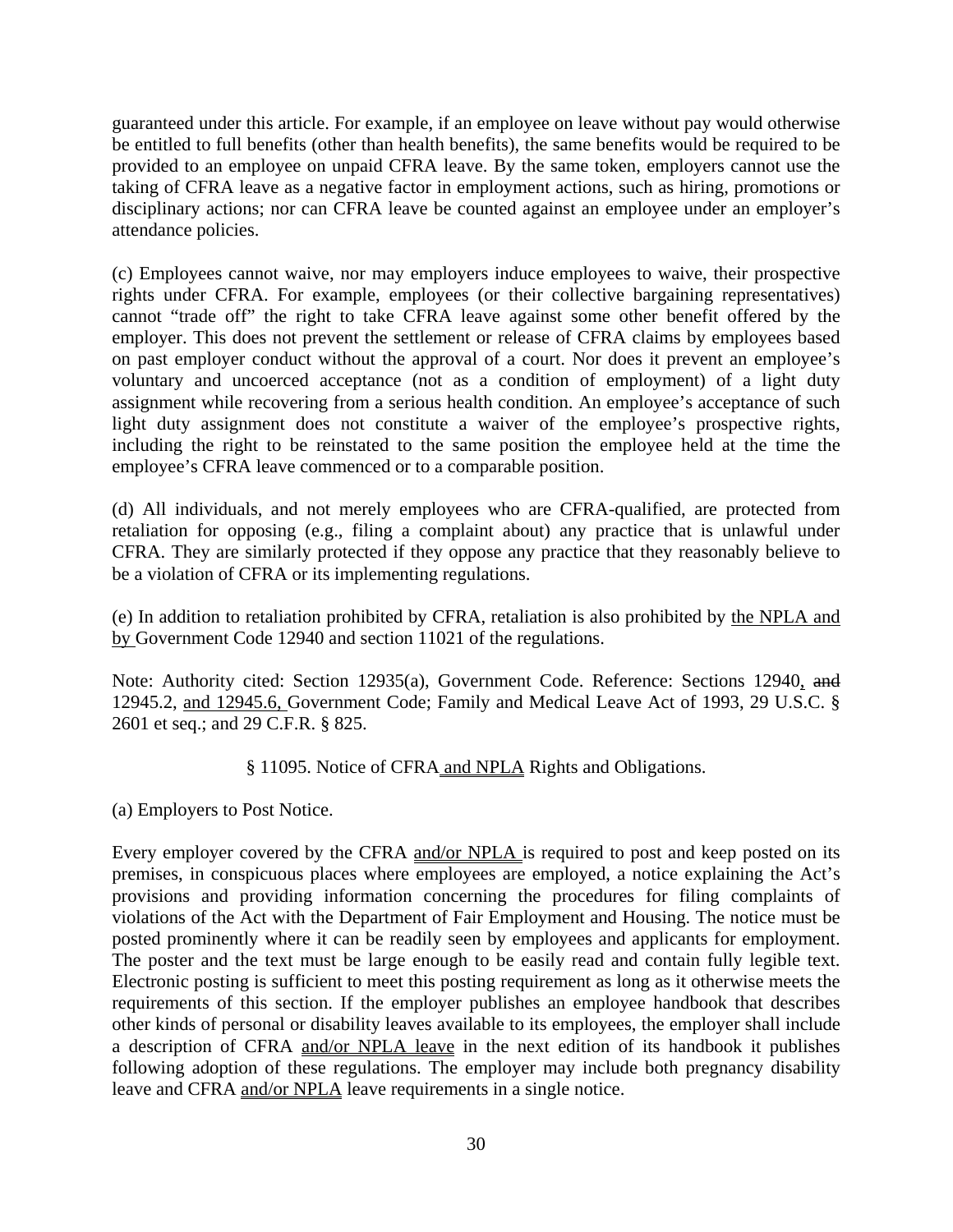(b) Employers to Give Notice.

Employers are also encouraged to give a copy of the notice to each current and new employee, ensure that copies are otherwise available to each current and new employee, and disseminate the notice in any other way.

(c) Non-English Speaking Workforce.

Any employer whose workforce at any facility or establishment contains 10 percent or more of persons who speak a language other than English as their spoken language shall translate the notice into every language that is spoken by at least 10 percent of the workforce.

(d) Text of Notice.

The text below contains only the minimum requirements of the California Family Rights Act of 1993 and of the employer's obligation to provide pregnancy disability leave. Nothing in this notice requirement prohibits an employer from providing a leave policy that is more generous than that required by CFRA and providing its own notice of its own policy. Covered employers may develop their own notice or they may choose to use the text provided below, unless it does not accurately reflect their own policy.

# FAMILY CARE AND MEDICAL LEAVE (CFRA LEAVE) AND PREGNANCY DISABILITY LEAVE

Under the California Family Rights Act of 1993 (CFRA), if you have more than 12 months of service with us and have worked at least 1,250 hours in the 12-month period before the date you want to begin your leave, and if we employ 50 or more employees at your worksite or within 75 miles of your worksite, you may have a right to a family care or medical leave (CFRA leave). This leave may be up to 12 workweeks in a 12-month period for the birth, adoption, or foster care placement of your child or for your own serious health condition or that of your child, parent or spouse. If we employ less than 50 employees at your worksite or within 75 miles of your worksite, but at least 20 employees, you may have a right to a family care leave for the birth, adoption, or foster care placement of your child under the New Parent Leave Act (NPLA). Similar to CFRA leave, the NPLA leave may be up to 12 workweeks in a 12-month period. While the law provides only unpaid leave, employees may choose or employers may require use of accrued paid leave while taking CFRA leave under certain circumstances and employees may choose to use accrued paid leave while taking NPLA leave.

Even if you are not eligible for CFRA or NPLA leave, if you are disabled by pregnancy, childbirth or a related medical condition, you are entitled to take a pregnancy disability leave of up to four months, depending on your period(s) of actual disability. If you are CFRA- or NPLAeligible, you have certain rights to take BOTH a pregnancy disability leave and a CFRA or NPLA leave for reason of the birth of your child. Both leaves contain a guarantee of reinstatement -for pregnancy disability it is to the same position and for CFRA or NPLA it is to the same or a comparable position -at the end of the leave, subject to any defense allowed under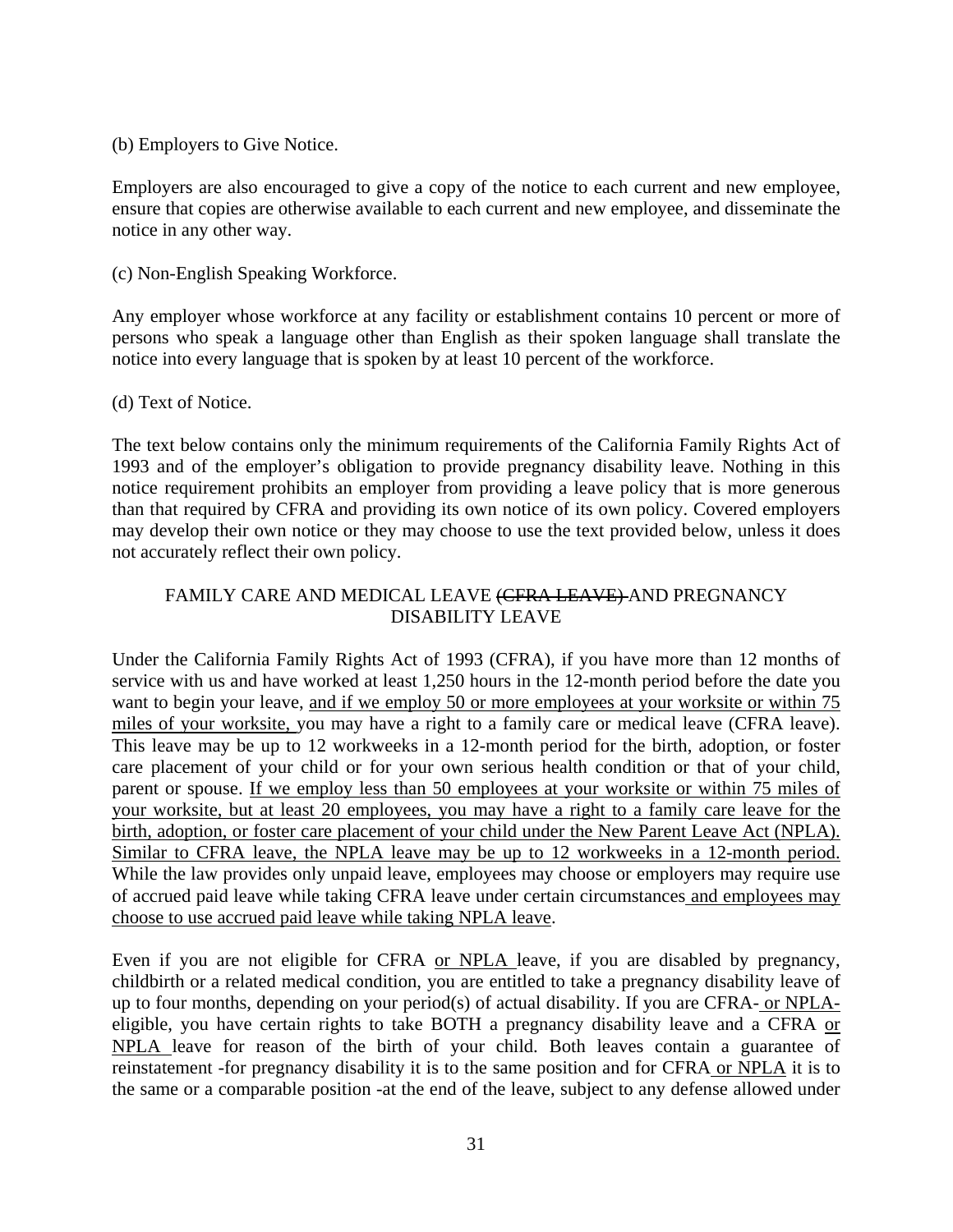the law.

If possible, you must provide at least 30 days' advance notice for foreseeable events (such as the expected birth of a child or a planned medical treatment for yourself or of a family member). For events that are unforeseeable, we need you to notify us, at least verbally, as soon as you learn of the need for the leave. Failure to comply with these notice rules is grounds for, and may result in, deferral of the requested leave until you comply with this notice policy.

We may require certification from your health care provider before allowing you a leave for pregnancy disability or for your own serious health condition. We also may require certification from the health care provider of your child, parent or spouse, who has a serious health condition, before allowing you a leave to take care of that family member. When medically necessary, leave may be taken on an intermittent or reduced work schedule.

If you are taking a leave for the birth, adoption, or foster care placement of a child, the basic minimum duration of the leave is two weeks, and you must conclude the leave within one year of the birth or placement for adoption or foster care.

Taking a family care or pregnancy disability leave may impact certain of your benefits and your seniority date. If you want more information regarding your eligibility for a leave and/or the impact of the leave on your seniority and benefits, please contact \_\_\_\_\_\_\_\_\_\_\_\_\_\_\_\_\_\_\_\_\_\_\_\_\_\_\_\_\_\_ .

Note: Authority cited: Section 12935(a), Government Code. Reference: Sections 12940, 12945, and 12945.2, and 12945.6 Government Code; Family and Medical Leave Act of 1993, 29 U.S.C. § 2601 et seq.; and 29 C.F.R. § 825.

§ 11096. Relationship with FMLA Regulations.

To the extent that they are within the scope of Government Code section 12945.2 and not inconsistent with this article, other state law, or the California Constitution, the Council incorporates by reference the federal regulations interpreting FMLA that became effective March 8, 2013 (29 C.F.R. Part 825), which govern any FMLA leave that is also a leave under this article.

Note: Authority cited: Section 12935(a), Government Code. Reference: Sections 12945.2 and 12945.6, Government Code; Family and Medical Leave Act of 1993, 29 U.S.C. § 2601 et seq.; and 29 C.F.R. § 825.

#### § 11097. Certification Form.

For leaves involving serious health conditions, the employer may utilize the following Certification of Health Care Provider form or its equivalent. Employers may also utilize any other certification form so long as the health care provider does not disclose the underlying diagnosis of the serious health condition involved without the consent of the patient.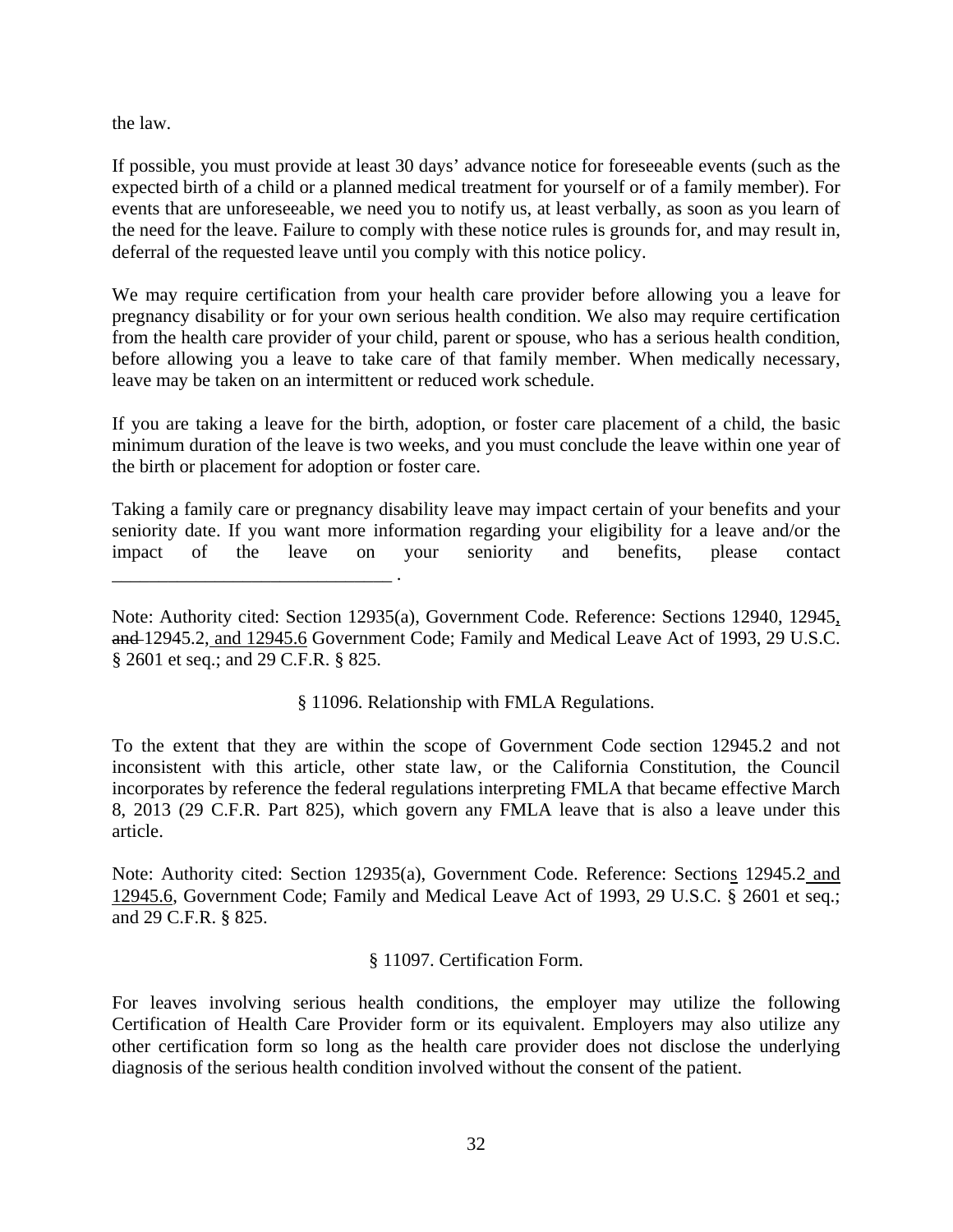# FAIR EMPLOYMENT & HOUSING COUNCIL CERTIFICATION OF HEALTH CARE PROVIDER (California Family Rights Act (CFRA))

IMPORTANT NOTE: The California Genetic Information Nondiscrimination Act of 2011 (CalGINA) prohibits employers and other covered entities from requesting, or requiring, genetic information of an individual or family member of the individual except as specifically allowed by law. To comply with the Act, we are asking that you not provide any genetic information when responding to this request for medical information. "Genetic Information," as defined by CalGINA, includes information about the individual's or the individual's family member's genetic tests, information regarding the manifestation of a disease or disorder in a family member of the individual, and includes information from genetic services or participation in clinical research that includes genetic services by an individual or any family member of the individual. "Genetic Information" does not include information about an individual's sex or age.

- 1. Employee's Name:
- 2. Patient's Name (If other than employee):\_\_\_\_\_\_\_\_\_\_\_\_\_\_\_\_\_\_\_\_\_\_\_\_\_\_\_\_\_\_\_\_\_\_\_\_\_\_\_\_\_\_

Patient's relationship to employee:

If patient is employee's child, is patient either under 18 or an adult dependent child:

Yes No

 $□$ 

3. Date medical condition or need for treatment commenced [NOTE: THE HEALTH CARE PROVIDER IS NOT TO DISCLOSE THE UNDERLYING DIAGNOSIS WITHOUT CONSENT OF THE PATIENT:]

\_\_\_\_\_\_\_\_\_\_\_\_\_\_\_\_\_\_\_\_\_\_\_\_\_\_\_\_\_\_\_\_\_\_\_\_\_\_\_\_\_\_\_\_\_\_\_\_\_\_\_\_\_\_\_\_\_\_\_\_\_\_\_\_\_\_\_\_\_\_\_\_\_\_\_

- 4. Probable duration of medical condition or need for treatment:\_\_\_\_\_\_\_\_\_\_\_\_\_\_\_\_\_\_\_\_\_\_\_\_\_\_
- 5. Below is a description of what constitutes a "serious health condition" under both the federal Family and Medical Leave Act (FMLA) and the California Family Rights Act (CFRA). Does the patient's condition qualify as a serious health condition:

Yes No

 $\Box$ 

6. If the certification is for the serious health condition of the employee, please answer the following: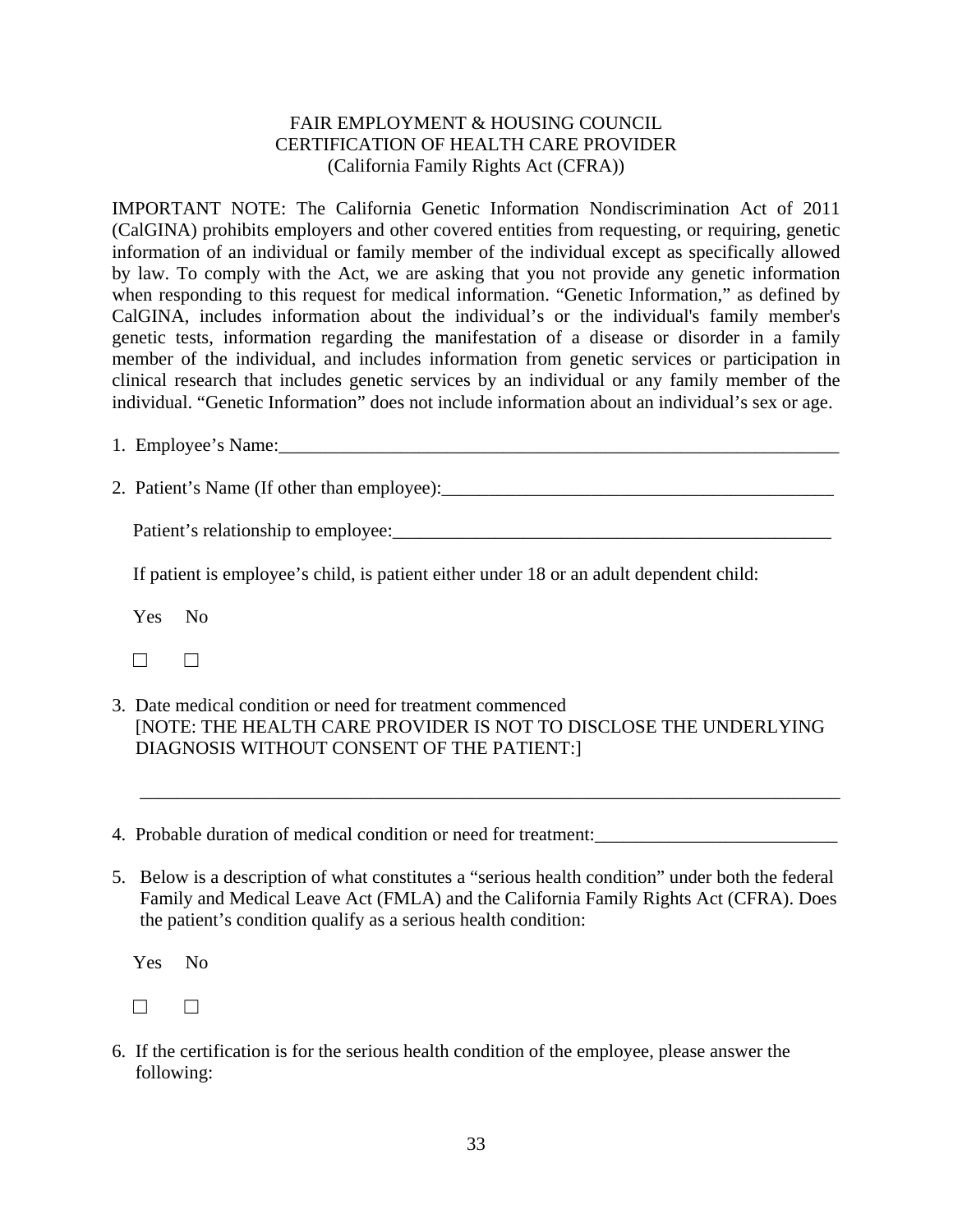| $\Box$ Is the employee able to perform work of any kind? |
|----------------------------------------------------------|
| (If "No," skip next question.)                           |

- $\Box$   $\Box$  Is employee unable to perform any one or more of the essential functions of employee's position? (Answer after reviewing statement from employer of essential functions of employee's position, or, if none provided, after discussing with employee.)
- 7. If the certification is for the care of the employee's family member, please answer the following:

Yes No

Yes No

- $\Box$   $\Box$  Does (or will) the patient require assistance for basic medical, hygiene, nutritional needs, safety, or transportation?
- $\Box$   $\Box$  After review of the employee's signed statement (See Item 10 below), does the condition warrant the participation of the employee? (This participation may include psychological comfort and/or arranging for third-party care for the family member.)
- 8. Estimate the period of time care is needed or during which the employee's presence would be beneficial:

\_\_\_\_\_\_\_\_\_\_\_\_\_\_\_\_\_\_\_\_\_\_\_\_\_\_\_\_\_\_\_\_\_\_\_\_\_\_\_\_\_\_\_\_\_\_\_\_\_\_\_\_\_\_\_\_\_\_\_\_\_\_\_\_\_\_\_\_\_\_\_\_\_\_\_

9. Please answer the following questions only if the employee is asking for intermittent leave or a reduced work schedule.

Yes No

 $\Box$   $\Box$  Intermittent Leave: Is it medically necessary for the employee to be off work on an intermittent basis due to the serious health condition of the employee or family member?

> If yes, please indicate the estimated frequency of the employee's need for intermittent leave due to the serious health condition, and the duration of such leaves (e.g. 1 episode every 3 months lasting 1-2 days):

Frequency: \_\_\_\_\_ times per \_\_\_\_\_week(s) \_\_\_\_\_month(s)

Duration: hours or  $\_\_\_\_\$  day(s) per episode

Yes No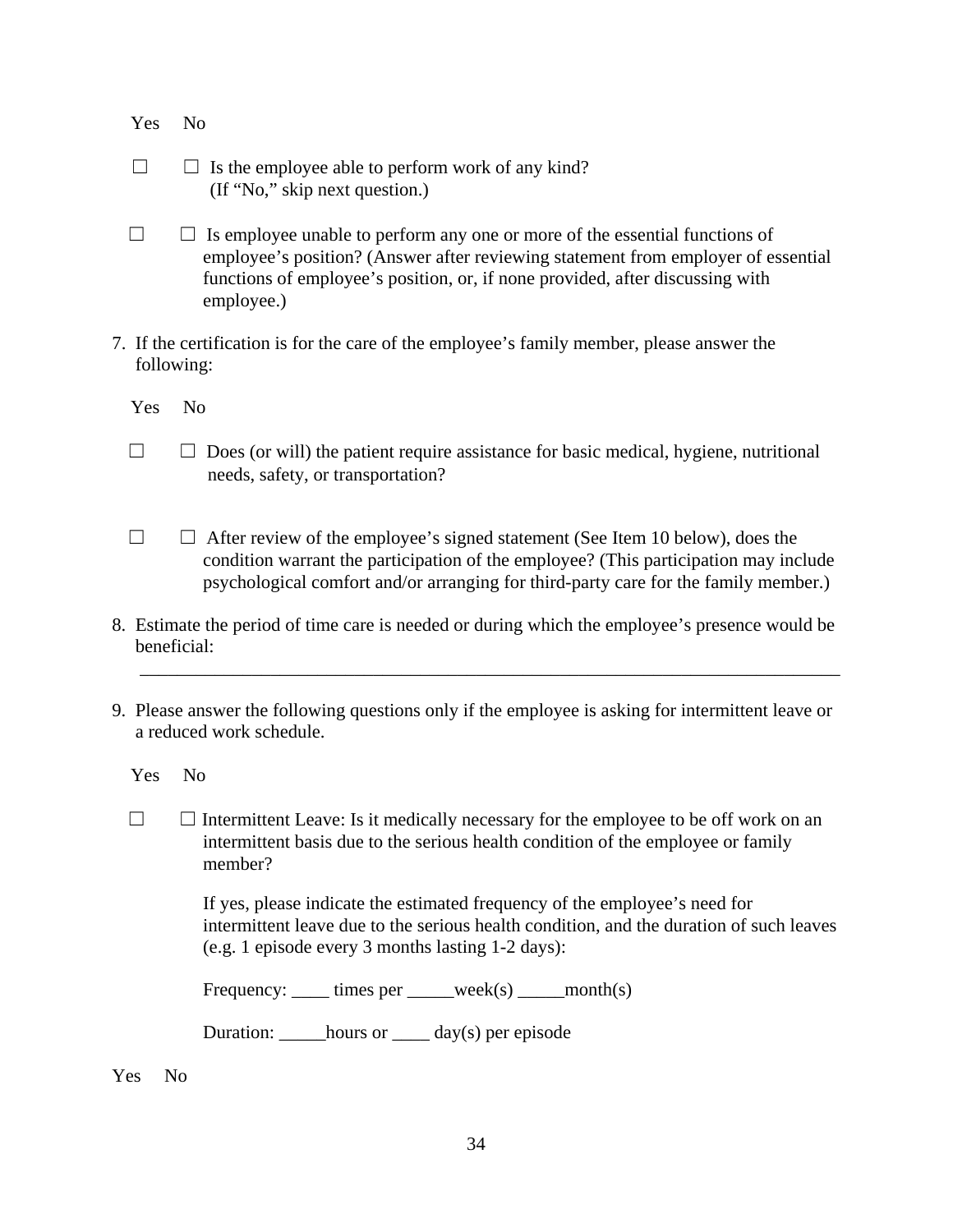|                                                                                                                                                    |                | Reduced Schedule Leave: Is it medically necessary for the employee to work less<br>than the employee's normal work schedule due to the serious health condition of the<br>employee or family member?                                                                                                                                 |
|----------------------------------------------------------------------------------------------------------------------------------------------------|----------------|--------------------------------------------------------------------------------------------------------------------------------------------------------------------------------------------------------------------------------------------------------------------------------------------------------------------------------------|
|                                                                                                                                                    |                | If yes, please indicate the part-time or reduced work schedule the employee needs:                                                                                                                                                                                                                                                   |
|                                                                                                                                                    |                | hour(s) per day; days per week, from ____________ through _______________________                                                                                                                                                                                                                                                    |
| Yes                                                                                                                                                | N <sub>o</sub> |                                                                                                                                                                                                                                                                                                                                      |
|                                                                                                                                                    | $\Box$         | Time Off for Medical Appointments or Treatment: Is it medically necessary for<br>the employee to take time off work for doctor's visits or medical treatment, either by<br>the health care practitioner or another provider of health services?                                                                                      |
|                                                                                                                                                    |                | If yes, please indicate the estimated frequency of the employee's need for leave for<br>doctor's visits or medical treatment, and the time required for each appointment,<br>including any recovery period:                                                                                                                          |
|                                                                                                                                                    |                | Frequency: _____ times per _____week(s) _____month(s)                                                                                                                                                                                                                                                                                |
|                                                                                                                                                    |                | Duration: $\_\_\_\_$ hours or $\_\_\_$ day(s) per appointment/treatment                                                                                                                                                                                                                                                              |
| ITEM 10 IS TO BE COMPLETED BY THE EMPLOYEE NEEDING FAMILY LEAVE.<br><b>****TO BE PROVIDED TO THE HEALTH CARE PROVIDER UNDER SEPARATE</b><br>COVER. |                |                                                                                                                                                                                                                                                                                                                                      |
|                                                                                                                                                    |                | 10. When family care leave is needed to care for a seriously-ill family member, the employee<br>shall state the care he or shethe employee will provide and an estimate of the time period<br>during which this care will be provided, including a schedule if leave is to be taken<br>intermittently or on a reduced work schedule: |
|                                                                                                                                                    |                |                                                                                                                                                                                                                                                                                                                                      |

11. Printed name of health care provider: Signature of health care provider:

Date:\_\_\_\_\_\_\_\_\_\_\_\_\_\_\_\_\_\_\_\_\_\_\_\_\_\_\_\_\_\_\_\_\_\_\_\_\_\_\_

12. Signature of Employee:

Date:\_\_\_\_\_\_\_\_\_\_\_\_\_\_\_\_\_\_\_\_\_\_\_\_\_\_\_\_\_\_\_\_\_\_\_\_\_\_\_

 $\mathcal{L}_\mathcal{L} = \mathcal{L}_\mathcal{L} = \mathcal{L}_\mathcal{L} = \mathcal{L}_\mathcal{L} = \mathcal{L}_\mathcal{L} = \mathcal{L}_\mathcal{L} = \mathcal{L}_\mathcal{L} = \mathcal{L}_\mathcal{L} = \mathcal{L}_\mathcal{L} = \mathcal{L}_\mathcal{L} = \mathcal{L}_\mathcal{L} = \mathcal{L}_\mathcal{L} = \mathcal{L}_\mathcal{L} = \mathcal{L}_\mathcal{L} = \mathcal{L}_\mathcal{L} = \mathcal{L}_\mathcal{L} = \mathcal{L}_\mathcal{L}$ 

\*\*\*

\_\_\_\_\_\_\_\_\_\_\_\_\_\_\_\_\_\_\_\_\_\_\_\_\_\_\_\_\_\_\_\_\_\_\_\_\_\_\_\_\_\_\_\_\_\_\_\_\_\_\_\_\_\_\_\_\_\_\_\_\_\_\_\_\_\_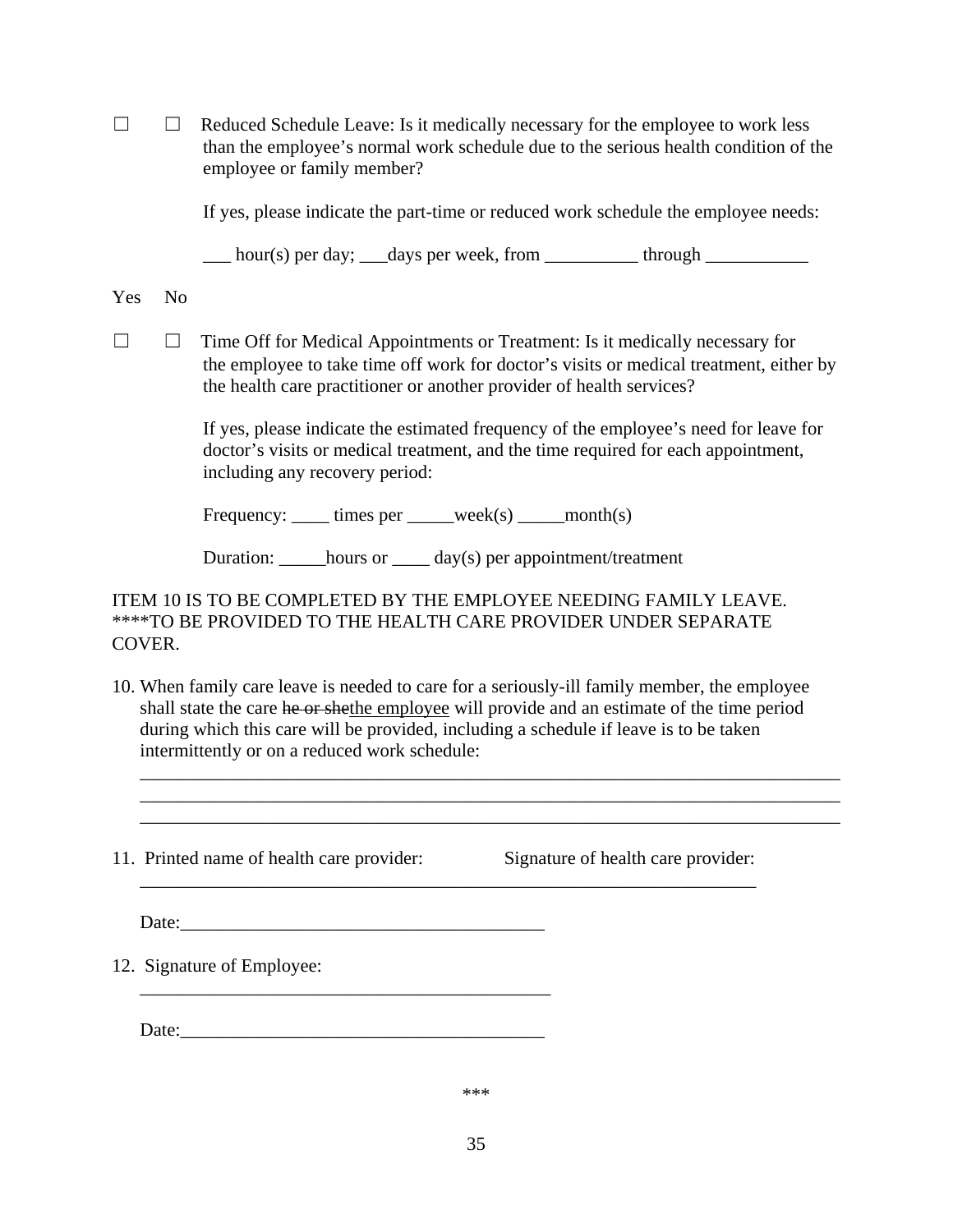--- Serious Health Condition ---

"Serious health condition" means an illness, injury (including, but not limited to, on-the-job injuries), impairment, or physical or mental condition of the employee or a child, parent, or spouse of the employee that involves either inpatient care or continuing treatment, including, but not limited to, treatment for substance abuse. A serious health condition may involve one or more of the following:

1. Hospital Care

Inpatient care in a hospital, hospice, or residential medical care facility, including any period of incapacity or subsequent treatment in connection with or consequent to such inpatient care. A person is considered an "inpatient" when a heath care facility formally admits the personhim or her to the facility with the expectation that the personhe or she will remain at least overnight and occupy a bed, even if it later develops that such person can be discharged or transferred to another facility and does not actually remain overnight.

- 2. Absence Plus Treatment
	- (a) A period of incapacity of more than three consecutive calendar days (including any subsequent treatment or period of incapacity relating to the same condition), that also involves:
		- (1) Treatment two or more times by a health care provider, by a nurse or physician's assistant under direct supervision of a health care provider, or by a provider of health care services (e.g., physical therapist) under orders of, or on referral by, a health care provider; or
		- (2) Treatment by a health care provider on at least one occasion which results in a regimen of continuing treatment under the supervision of the health care provider.
- 3. Pregnancy [NOTE: An employee's own incapacity due to pregnancy is covered as a serious health condition under FMLA but not under CFRA]

Any period of incapacity due to pregnancy or for prenatal care.

- 4. Chronic Conditions Requiring Treatment A chronic condition which:
	- (1) Requires periodic visits for treatment by a health care provider, or by a nurse of physician's assistant under direct supervision of a health care provider;
	- (2) Continues over an extended period of time (including recurring episodes of a single underlying condition); and
	- (3) May cause episodic rather than a continuing period of incapacity (e.g., asthma, diabetes,